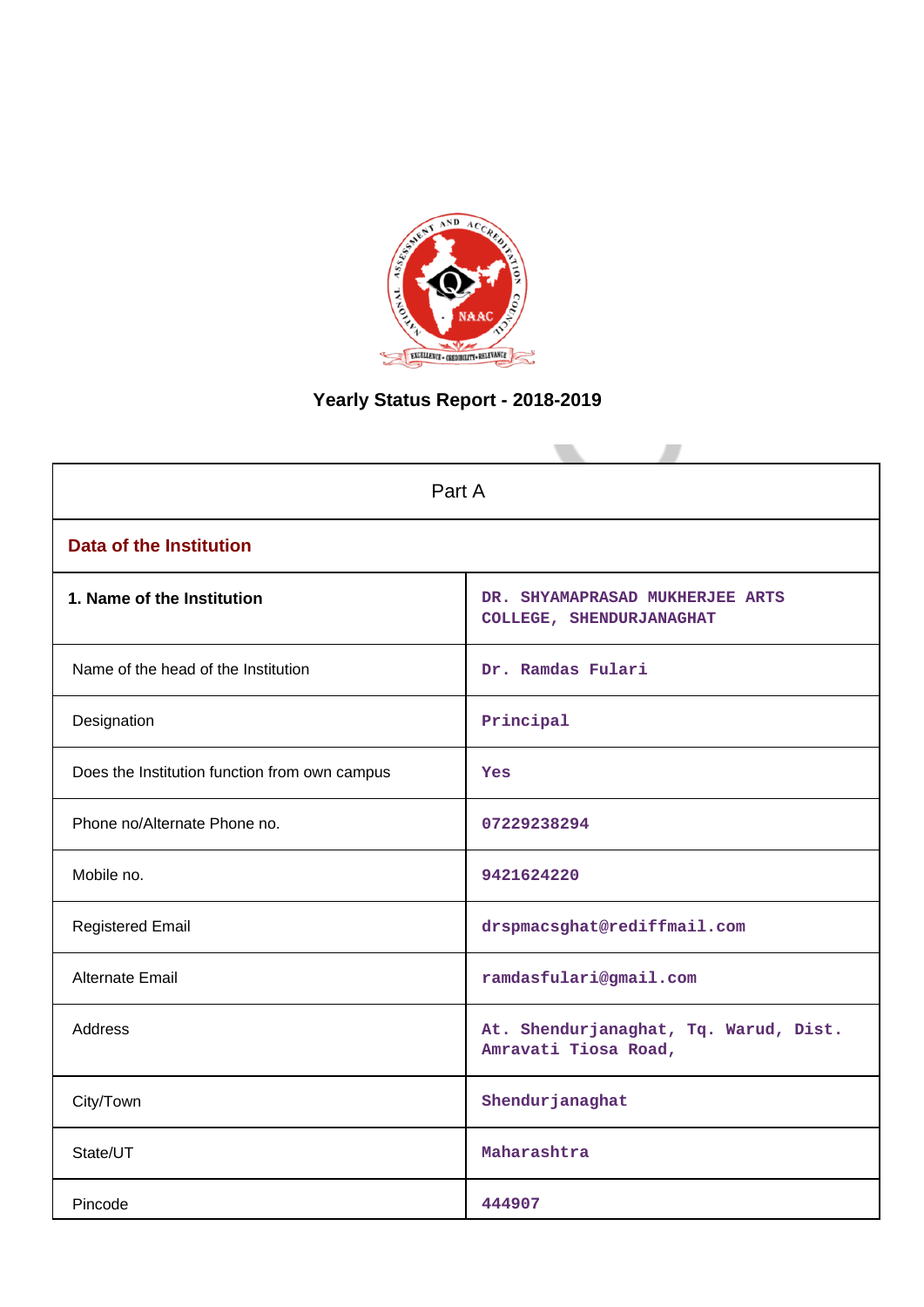|                          | 2. Institutional Status                                                  |                                                |                                                                  |                                                   |             |                   |  |
|--------------------------|--------------------------------------------------------------------------|------------------------------------------------|------------------------------------------------------------------|---------------------------------------------------|-------------|-------------------|--|
| Affiliated / Constituent |                                                                          |                                                | Affiliated                                                       |                                                   |             |                   |  |
|                          | Type of Institution                                                      |                                                |                                                                  | Co-education                                      |             |                   |  |
|                          | Location                                                                 |                                                |                                                                  | Rural                                             |             |                   |  |
|                          | <b>Financial Status</b>                                                  |                                                |                                                                  | state                                             |             |                   |  |
|                          |                                                                          | Name of the IQAC co-ordinator/Director         |                                                                  | Dr. Rajesh G. Bobade                              |             |                   |  |
|                          | Phone no/Alternate Phone no.                                             |                                                |                                                                  | 07229238294                                       |             |                   |  |
|                          | Mobile no.                                                               |                                                |                                                                  | 8408009888                                        |             |                   |  |
|                          | <b>Registered Email</b>                                                  |                                                |                                                                  | dspmclib@gmail.com                                |             |                   |  |
|                          | Alternate Email                                                          |                                                |                                                                  | drspmacsghat@rediffmail.com                       |             |                   |  |
| 3. Website Address       |                                                                          |                                                |                                                                  |                                                   |             |                   |  |
|                          |                                                                          | Web-link of the AQAR: (Previous Academic Year) |                                                                  | http://smcollegesheghat.in/AQAR%2020<br>17-18.pdf |             |                   |  |
|                          | 4. Whether Academic Calendar prepared during<br>the year                 |                                                |                                                                  | Yes                                               |             |                   |  |
|                          | if yes, whether it is uploaded in the institutional website:<br>Weblink: |                                                | http://smcollegesheghat.in/Academic%20C<br>alendar%202018-19.pdf |                                                   |             |                   |  |
|                          | <b>5. Accrediation Details</b>                                           |                                                |                                                                  |                                                   |             |                   |  |
|                          | Cycle                                                                    | Grade                                          | <b>CGPA</b>                                                      | Year of                                           | Validity    |                   |  |
|                          |                                                                          |                                                |                                                                  | Accrediation                                      | Period From | Period To         |  |
|                          | 1                                                                        | $\, {\bf B}$                                   | 2.14                                                             | 2017                                              | 27-Nov-2017 | $26 - Nov - 2022$ |  |

**6. Date of Establishment of IQAC** 25-May-2014

## **7. Internal Quality Assurance System**

| Quality initiatives by IQAC during the year for promoting quality culture                                      |                          |  |  |  |  |
|----------------------------------------------------------------------------------------------------------------|--------------------------|--|--|--|--|
| Number of participants/ beneficiaries<br>Item / Title of the quality initiative by<br>Date & Duration<br>IQAC. |                          |  |  |  |  |
| Evaluation of Teachers by                                                                                      | $05 - \text{Feb} - 2019$ |  |  |  |  |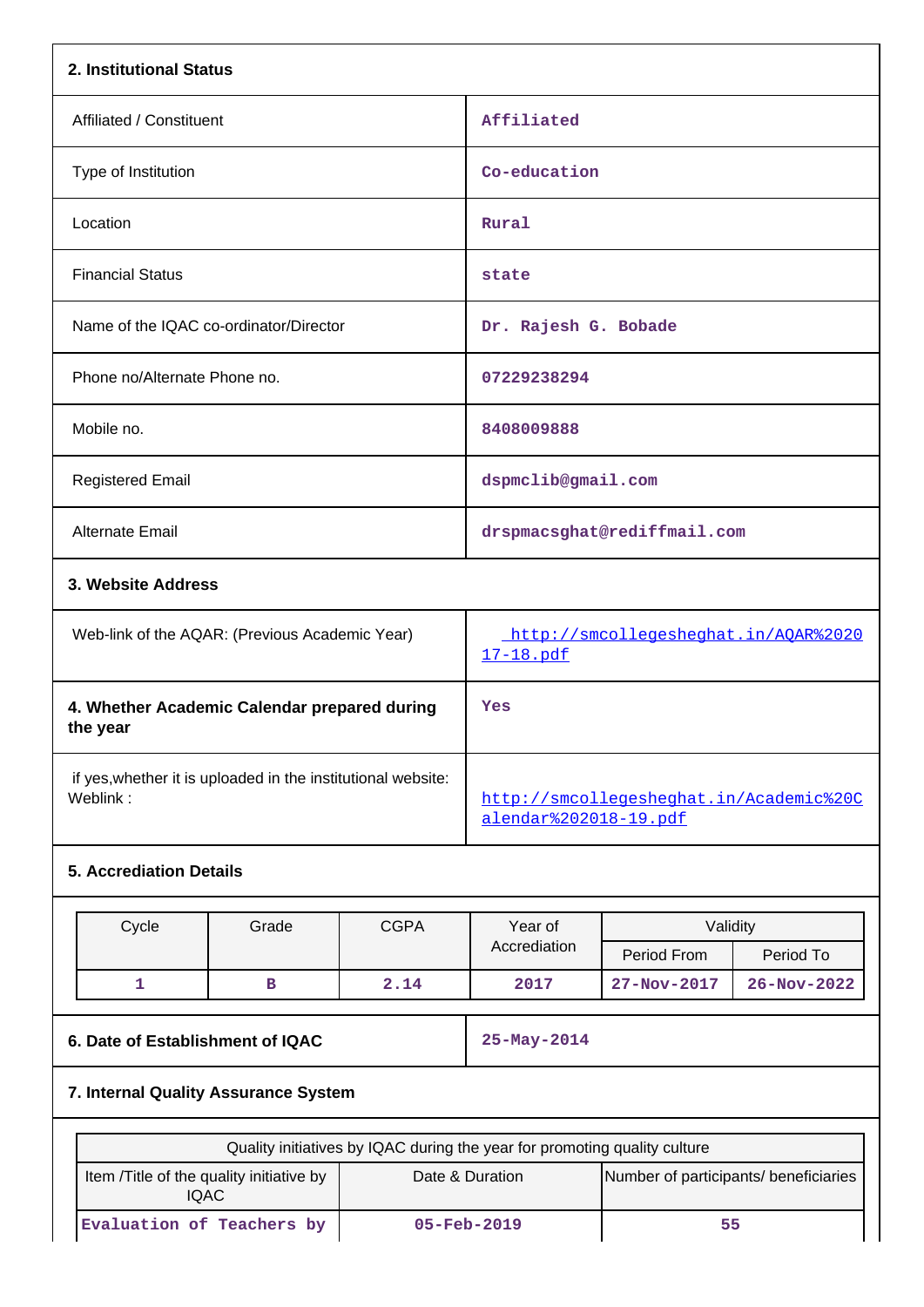| Students                                       | 59                            |    |
|------------------------------------------------|-------------------------------|----|
| Academic Audit                                 | $01 - Apr - 2019$<br>15       | 9  |
| Workshop on Intellectual<br>Property Right     | $23 - Apr - 2019$<br>ı        | 60 |
| Competitive Examination<br>Guidance            | $19 - Sep - 2018$<br>1        | 76 |
| ICT Training Programme                         | $05 - \text{Mar} - 2019$<br>8 | 14 |
| Wild Life Celebration<br>Week                  | $01 - Oct - 2018$<br>10       | 60 |
| Moral and Spiritual<br>Awareness Program       | $06 - Sep - 2018$<br>1        | 45 |
| Blind Faith Eradication<br>Awareness Programme | $12 - Jan - 2019$<br>1        | 90 |
|                                                | <u>View File</u>              |    |

### **8. Provide the list of funds by Central/ State Government- UGC/CSIR/DST/DBT/ICMR/TEQIP/World Bank/CPE of UGC etc.**

|                                                                                                                    | Institution/Departmen<br>t/Faculty                    | Scheme                            |              | <b>Funding Agency</b> | Year of award with<br>duration | Amount |
|--------------------------------------------------------------------------------------------------------------------|-------------------------------------------------------|-----------------------------------|--------------|-----------------------|--------------------------------|--------|
|                                                                                                                    |                                                       | No Data Entered/Not Applicable!!! |              |                       |                                |        |
|                                                                                                                    |                                                       |                                   |              | No Files Uploaded !!! |                                |        |
| 9. Whether composition of IQAC as per latest<br><b>NAAC guidelines:</b>                                            |                                                       |                                   |              | Yes                   |                                |        |
| Upload latest notification of formation of IQAC                                                                    |                                                       |                                   |              | View File             |                                |        |
| 10. Number of IQAC meetings held during the<br>year :                                                              |                                                       |                                   | $\mathbf{2}$ |                       |                                |        |
| The minutes of IQAC meeting and compliances to the<br>decisions have been uploaded on the institutional<br>website |                                                       |                                   |              | Yes                   |                                |        |
|                                                                                                                    | Upload the minutes of meeting and action taken report |                                   |              | View File             |                                |        |
| 11. Whether IQAC received funding from any of<br>the funding agency to support its activities<br>during the year?  |                                                       |                                   | <b>No</b>    |                       |                                |        |

#### **12. Significant contributions made by IQAC during the current year(maximum five bullets)**

**• Workshop on online Learning opportunities MOOCs SWAYAM Programme • Feedback on curriculum • Participation of Alumni in the college Activities. • Lecture Series organised by college with the guidance of Experts • Initiative has been taken to**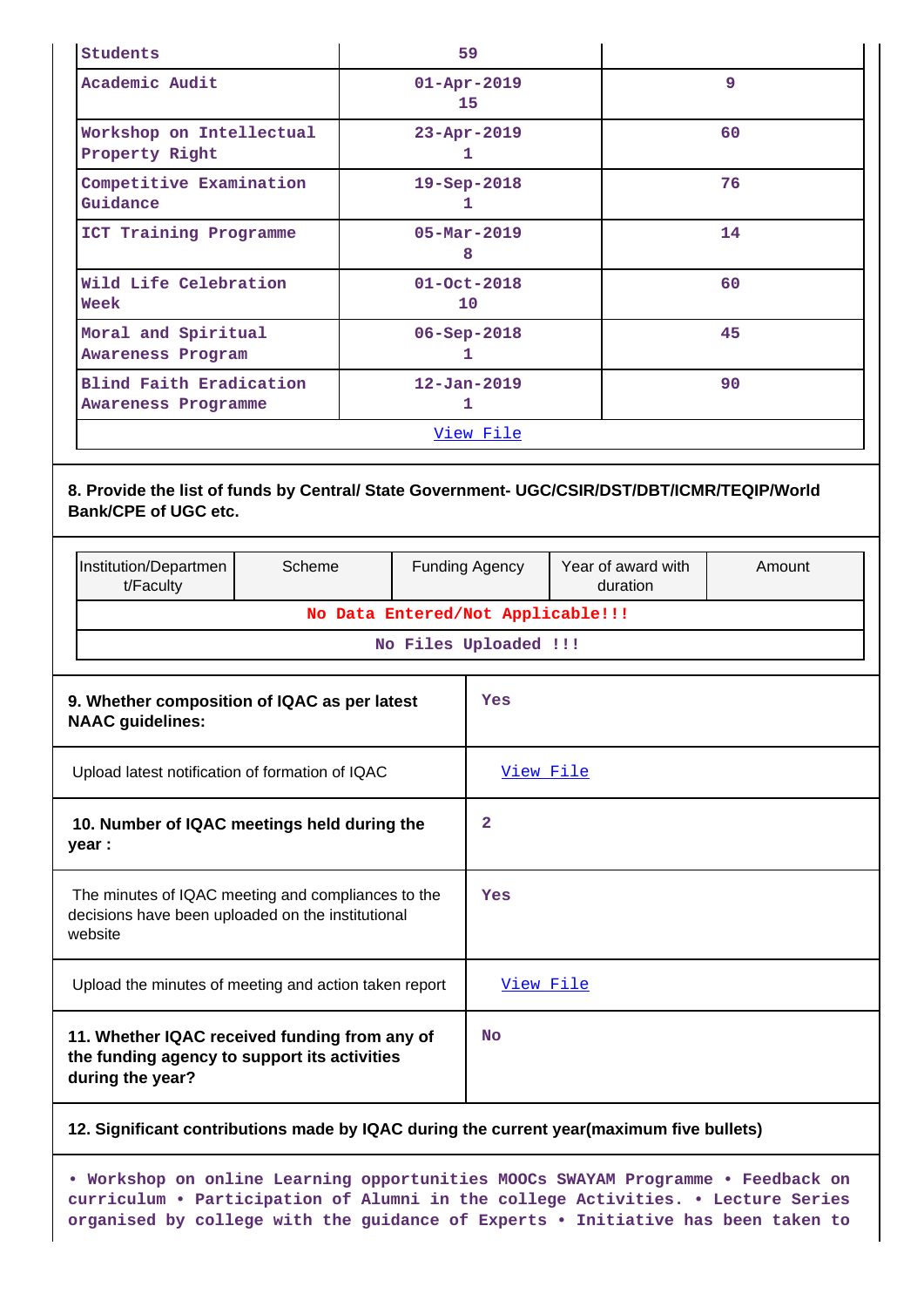**organised workshops with other institutions • Initiative taken to organised programme in view to sefty of environment.**

#### [View File](https://assessmentonline.naac.gov.in/public/Postacc/Contribution/17418_Contribution.xlsx)

**13. Plan of action chalked out by the IQAC in the beginning of the academic year towards Quality Enhancement and outcome achieved by the end of the academic year**

| Plan of Action                                               | Achivements/Outcomes                                                                                               |
|--------------------------------------------------------------|--------------------------------------------------------------------------------------------------------------------|
| Introduced Cooperative Society for the<br>Staff and Students | It is Beneficial for the students and<br>staff of the college.                                                     |
| Feedback of Stakeholders on Curriculum                       | The institution Collected feedback from<br>stakeholders on Curriculum.                                             |
| Lerner Test                                                  | College conduct know your Lerner test                                                                              |
| Use of ICT                                                   | Efforts are made to encourage faculty<br>members to use ICT for teaching<br>learning.                              |
| Guest lectures                                               | Through out the year total 06 guest<br>lectures have been organized.                                               |
| Organisation of IPR Workshop                                 | The institution has organised IPR<br>workshop with the collaboration of four<br>different colleges. On 23/04/2019. |
| Establishment of Parent teacher<br>Association               | Parent-Teacher Meet organized by the<br>institution. 15/12/2019                                                    |

[View File](https://assessmentonline.naac.gov.in/public/Postacc/Quality/17418_Quality.xlsx)

**14. Whether AQAR was placed before statutory body ?**

**Yes**

| Name of Statutory Body                                                                                               | <b>Meeting Date</b> |
|----------------------------------------------------------------------------------------------------------------------|---------------------|
| College Development Committee                                                                                        | $06 - Feb - 2019$   |
|                                                                                                                      |                     |
| 15. Whether NAAC/or any other accredited<br>body(s) visited IQAC or interacted with it to<br>assess the functioning? | <b>No</b>           |
| 16. Whether institutional data submitted to<br><b>AISHE:</b>                                                         | Yes                 |
| Year of Submission                                                                                                   | 2019                |
| Date of Submission                                                                                                   | $18 - Jun - 2019$   |
| 17. Does the Institution have Management<br><b>Information System?</b>                                               | Yes                 |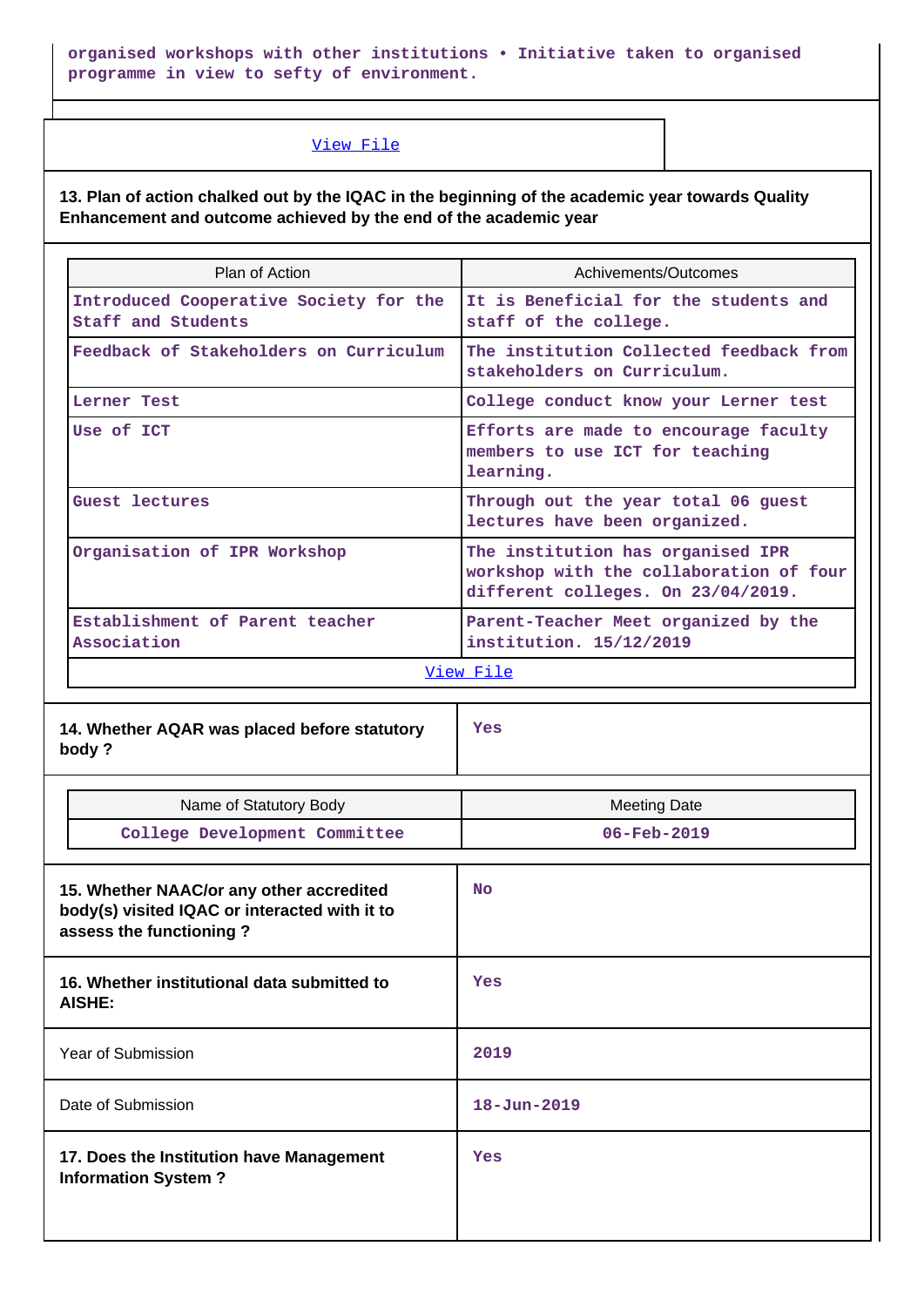| If yes, give a brief descripiton and a list of modules<br>currently operational (maximum 500 words) | For efficient and effective<br>administration, the college has<br>procured College Automation Software<br>(CAS). At the initial stage CAS has<br>independent modules for administrative<br>tasks like Admissions,<br>scholarships, students' data, account<br>and finance etc. operational modules<br>are as follows, Admission Management<br>System This feature manages the details<br>of admitted students, cancellation of<br>admissions, Bonafide certificates,<br>Character Certificates, Leaving<br>Certificates etc. Receipt Management It<br>manages the details of the receipts of<br>the various fees submitted by students.<br>Student Profile Management The complete<br>profiles of students are managed here.<br>Library used SOUL Software for Library<br>automation. Provides default templates<br>for data entry of different type of<br>documents. Supports ground level<br>practical requirements of the libraries |
|-----------------------------------------------------------------------------------------------------|----------------------------------------------------------------------------------------------------------------------------------------------------------------------------------------------------------------------------------------------------------------------------------------------------------------------------------------------------------------------------------------------------------------------------------------------------------------------------------------------------------------------------------------------------------------------------------------------------------------------------------------------------------------------------------------------------------------------------------------------------------------------------------------------------------------------------------------------------------------------------------------------------------------------------------------|
|                                                                                                     | such as stock verification, book bank,<br>vigorous maintenance functions,<br>transaction level enhanced security.                                                                                                                                                                                                                                                                                                                                                                                                                                                                                                                                                                                                                                                                                                                                                                                                                      |

**Part B** 

## **CRITERION I – CURRICULAR ASPECTS**

#### **1.1 – Curriculum Planning and Implementation**

 1.1.1 – Institution has the mechanism for well planned curriculum delivery and documentation. Explain in 500 words

 **The institution is well known the significance of well-plan curriculum delivery to obtain expected outcome of teaching learning process. Time table committee prepares the time table in the beginning of academic session. Every faculty member discusses the syllabus of relevant subject with the students in the classroom. The unit tests and class tests are conducted to know the progress of students, similarly seminar, Group Discussion are conducted and Assignments are given to enhance the knowledge of students, Field visits, Industrial visits, Bank visits, grampanchayat visits are made and Guest lecture for the students are conducted almost by all departments. Priority is given to complete syllabus within the time. So that students should equip with the knowledge to appear University examination. The feedback of the students is taken by the faculty members and submitted to feedback committee. Apart from lecture method, teachers made use of ICT tools and demonstration method for effective delivery of Curriculum. Extra classes are held as per the requirement. The teacher of the college also maintains daily diary and place before Principal and the Principal check the diary and suggest the changes for the improvement teaching methods to concerns.**

| 1.1.2 – Certificate/ Diploma Courses introduced during the academic year |                 |                          |                 |                                                 |                      |  |  |
|--------------------------------------------------------------------------|-----------------|--------------------------|-----------------|-------------------------------------------------|----------------------|--|--|
| Certificate                                                              | Diploma Courses | Dates of<br>Introduction | <b>Duration</b> | Focus on employ<br>ability/entreprene<br>urship | Skill<br>Development |  |  |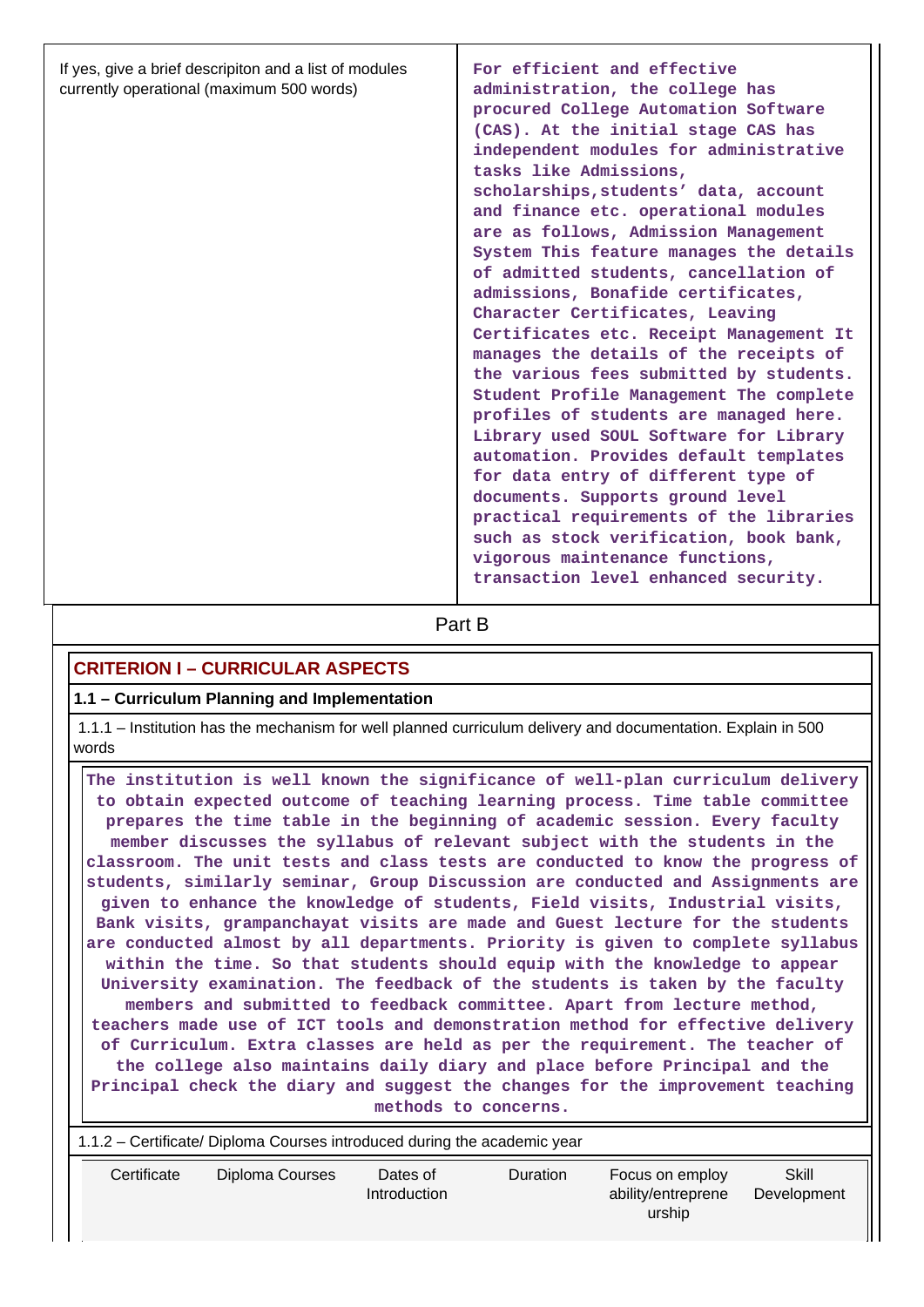| No Data Entered/Not Applicable !!!                                                                                                                                                                                                                                                                                                                                                                       |                                    |                                                                                                         |  |  |  |  |
|----------------------------------------------------------------------------------------------------------------------------------------------------------------------------------------------------------------------------------------------------------------------------------------------------------------------------------------------------------------------------------------------------------|------------------------------------|---------------------------------------------------------------------------------------------------------|--|--|--|--|
| 1.2 - Academic Flexibility                                                                                                                                                                                                                                                                                                                                                                               |                                    |                                                                                                         |  |  |  |  |
| 1.2.1 - New programmes/courses introduced during the academic year                                                                                                                                                                                                                                                                                                                                       |                                    |                                                                                                         |  |  |  |  |
| Programme/Course                                                                                                                                                                                                                                                                                                                                                                                         | Programme Specialization           | Dates of Introduction                                                                                   |  |  |  |  |
| No Data Entered/Not Applicable !!!                                                                                                                                                                                                                                                                                                                                                                       |                                    |                                                                                                         |  |  |  |  |
| No file uploaded.                                                                                                                                                                                                                                                                                                                                                                                        |                                    |                                                                                                         |  |  |  |  |
| affiliated Colleges (if applicable) during the academic year.                                                                                                                                                                                                                                                                                                                                            |                                    | 1.2.2 - Programmes in which Choice Based Credit System (CBCS)/Elective course system implemented at the |  |  |  |  |
| Name of programmes adopting<br><b>CBCS</b>                                                                                                                                                                                                                                                                                                                                                               | Programme Specialization           | Date of implementation of<br><b>CBCS/Elective Course System</b>                                         |  |  |  |  |
| No Data Entered/Not Applicable !!!                                                                                                                                                                                                                                                                                                                                                                       |                                    |                                                                                                         |  |  |  |  |
| 1.2.3 - Students enrolled in Certificate/ Diploma Courses introduced during the year                                                                                                                                                                                                                                                                                                                     |                                    |                                                                                                         |  |  |  |  |
|                                                                                                                                                                                                                                                                                                                                                                                                          | Certificate                        | Diploma Course                                                                                          |  |  |  |  |
|                                                                                                                                                                                                                                                                                                                                                                                                          | No Data Entered/Not Applicable !!! |                                                                                                         |  |  |  |  |
| 1.3 - Curriculum Enrichment                                                                                                                                                                                                                                                                                                                                                                              |                                    |                                                                                                         |  |  |  |  |
| 1.3.1 - Value-added courses imparting transferable and life skills offered during the year                                                                                                                                                                                                                                                                                                               |                                    |                                                                                                         |  |  |  |  |
| <b>Value Added Courses</b>                                                                                                                                                                                                                                                                                                                                                                               | Date of Introduction               | Number of Students Enrolled                                                                             |  |  |  |  |
|                                                                                                                                                                                                                                                                                                                                                                                                          | No Data Entered/Not Applicable !!! |                                                                                                         |  |  |  |  |
|                                                                                                                                                                                                                                                                                                                                                                                                          | No file uploaded.                  |                                                                                                         |  |  |  |  |
| 1.3.2 - Field Projects / Internships under taken during the year                                                                                                                                                                                                                                                                                                                                         |                                    |                                                                                                         |  |  |  |  |
| Project/Programme Title                                                                                                                                                                                                                                                                                                                                                                                  | Programme Specialization           | No. of students enrolled for Field<br>Projects / Internships                                            |  |  |  |  |
| No Data Entered/Not Applicable !!!                                                                                                                                                                                                                                                                                                                                                                       |                                    |                                                                                                         |  |  |  |  |
|                                                                                                                                                                                                                                                                                                                                                                                                          | No file uploaded.                  |                                                                                                         |  |  |  |  |
| 1.4 - Feedback System                                                                                                                                                                                                                                                                                                                                                                                    |                                    |                                                                                                         |  |  |  |  |
| 1.4.1 - Whether structured feedback received from all the stakeholders.                                                                                                                                                                                                                                                                                                                                  |                                    |                                                                                                         |  |  |  |  |
| <b>Students</b>                                                                                                                                                                                                                                                                                                                                                                                          |                                    | Yes                                                                                                     |  |  |  |  |
| <b>Teachers</b>                                                                                                                                                                                                                                                                                                                                                                                          |                                    | Yes                                                                                                     |  |  |  |  |
| Employers                                                                                                                                                                                                                                                                                                                                                                                                |                                    | No                                                                                                      |  |  |  |  |
| Alumni                                                                                                                                                                                                                                                                                                                                                                                                   |                                    | Yes                                                                                                     |  |  |  |  |
| Parents                                                                                                                                                                                                                                                                                                                                                                                                  |                                    | Yes                                                                                                     |  |  |  |  |
| 1.4.2 - How the feedback obtained is being analyzed and utilized for overall development of the institution?<br>(maximum 500 words)                                                                                                                                                                                                                                                                      |                                    |                                                                                                         |  |  |  |  |
| <b>Feedback Obtained</b>                                                                                                                                                                                                                                                                                                                                                                                 |                                    |                                                                                                         |  |  |  |  |
| The Institutions has feedback committee to maintain quality education. IQA Cell<br>constituted feedback committee of five teaching faculties. These committee<br>prepare various feedback forms for almost all the stakeholders such as<br>students, teachers, Alumni and parents. The feedback forms are distributed in<br>the class to final year students at the end of every session, enough time is |                                    |                                                                                                         |  |  |  |  |

**the class to final year students at the end of every session, enough time is given to the students to submit feedback forms to the committee. The students are also asked to mention their suggestions for improvement. The collected feedback place in the meeting organized by IQAC and valid suggestions are**

II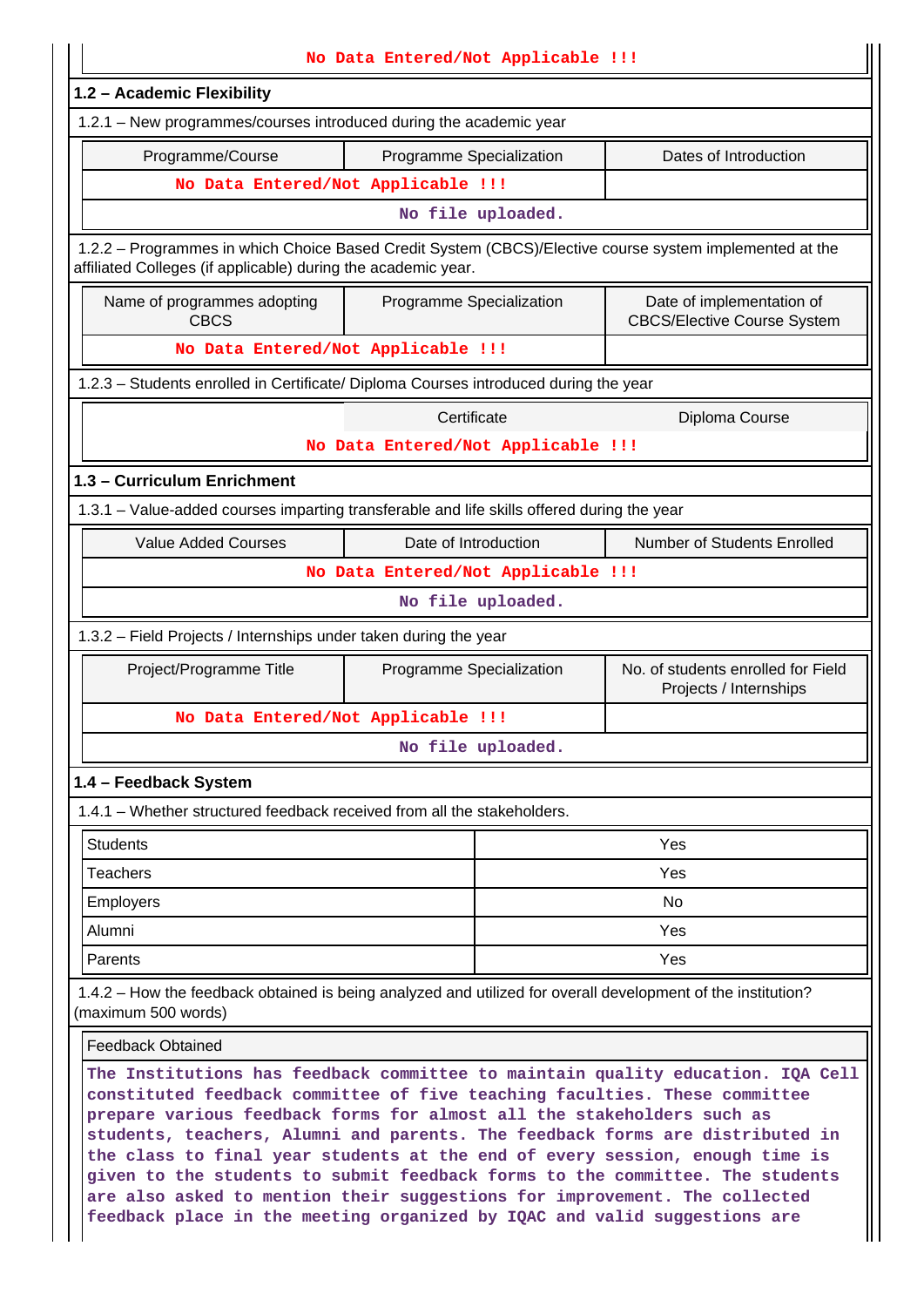**accepted to enhance the quality of teaching learning process. Similarly, teachers are also given feedback forms to know the problems about teaching process and administrative work. Parents are also given the feedback forms in the parents meet and ask their opinion and suggestions. All this feedback form scrutinized by the committee and the evaluation discussed in the meeting held by IQA Cell. Needful suggestions given by the parents are accepted and stress is given to make the improvement accordingly to enhance quality of education. The feedback from stakeholders are helpful to know strength and weaknesses of teaching learning, Sports, Cultural activities and Library departments.**

## **CRITERION II – TEACHING- LEARNING AND EVALUATION**

#### **2.1 – Student Enrolment and Profile**

2.1.1 – Demand Ratio during the year

| Name of the<br>Programme | Programme<br>Specialization     | Number of seats<br>available | Number of<br>Application received | <b>Students Enrolled</b> |
|--------------------------|---------------------------------|------------------------------|-----------------------------------|--------------------------|
| <b>BA</b>                | ARTS I YEAR                     | 120                          | 119                               | 119                      |
| <b>BA</b>                | ARTS II YEAR                    | 120                          | 77                                | 77                       |
| <b>BA</b>                | ARTS III YEAR                   | 120                          | 66                                | 66                       |
| <b>MA</b>                | <b>GEOGRAPHY</b>                | 20                           | <b>Nill</b>                       | <b>Nill</b>              |
| <b>MA</b>                | <b>HOME</b><br><b>ECONOMICS</b> | 20                           | Nill                              | <b>Nill</b>              |
|                          |                                 | View File                    |                                   |                          |

## **2.2 – Catering to Student Diversity**

2.2.1 – Student - Full time teacher ratio (current year data)

| Year | Number of<br>students enrolled | Number of<br>students enrolled | Number of<br>fulltime teachers  | Number of<br>fulltime teachers  | Number of<br>teachers |
|------|--------------------------------|--------------------------------|---------------------------------|---------------------------------|-----------------------|
|      | in the institution             | in the institution             | available in the                | available in the                | teaching both UG      |
|      | (UG)                           | (PG)                           | institution<br>teaching only UG | institution<br>teaching only PG | and PG courses        |
|      |                                |                                | courses                         | courses                         |                       |
| 2018 | 262                            | Nill                           | 8                               | Nill                            |                       |

## **2.3 – Teaching - Learning Process**

 2.3.1 – Percentage of teachers using ICT for effective teaching with Learning Management Systems (LMS), Elearning resources etc. (current year data)

| Number of<br>Teachers on Roll        | Number of<br><b>ICT Tools and</b><br>teachers using<br>resources<br>ICT (LMS, e-<br>available<br>Resources) |  | Number of ICT<br>enabled<br><b>Classrooms</b> | Numberof smart<br>classrooms | E-resources and<br>techniques used |  |  |  |  |  |
|--------------------------------------|-------------------------------------------------------------------------------------------------------------|--|-----------------------------------------------|------------------------------|------------------------------------|--|--|--|--|--|
|                                      |                                                                                                             |  |                                               |                              |                                    |  |  |  |  |  |
| View File of ICT Tools and resources |                                                                                                             |  |                                               |                              |                                    |  |  |  |  |  |

[View File of E-resources and techniques used](https://assessmentonline.naac.gov.in/public/Postacc/e_resource/17418_e_resource_1640752136.xlsx)

2.3.2 – Students mentoring system available in the institution? Give details. (maximum 500 words)

 The institution has placed Mentor and Mentee Committee, which is entrusted with the responsibility of students to support them in various aspects. The committee comprises of all teachers, one member each from the committee depending upon the number of students enrolled in the college during the academic year for the sake of convenience and easy access of the students. The committee members take the responsibility of students for the current academic session. The committee member hold regular meeting with the group of students to know their problems and monitor the progress of the students. The committee analyzed the information collected from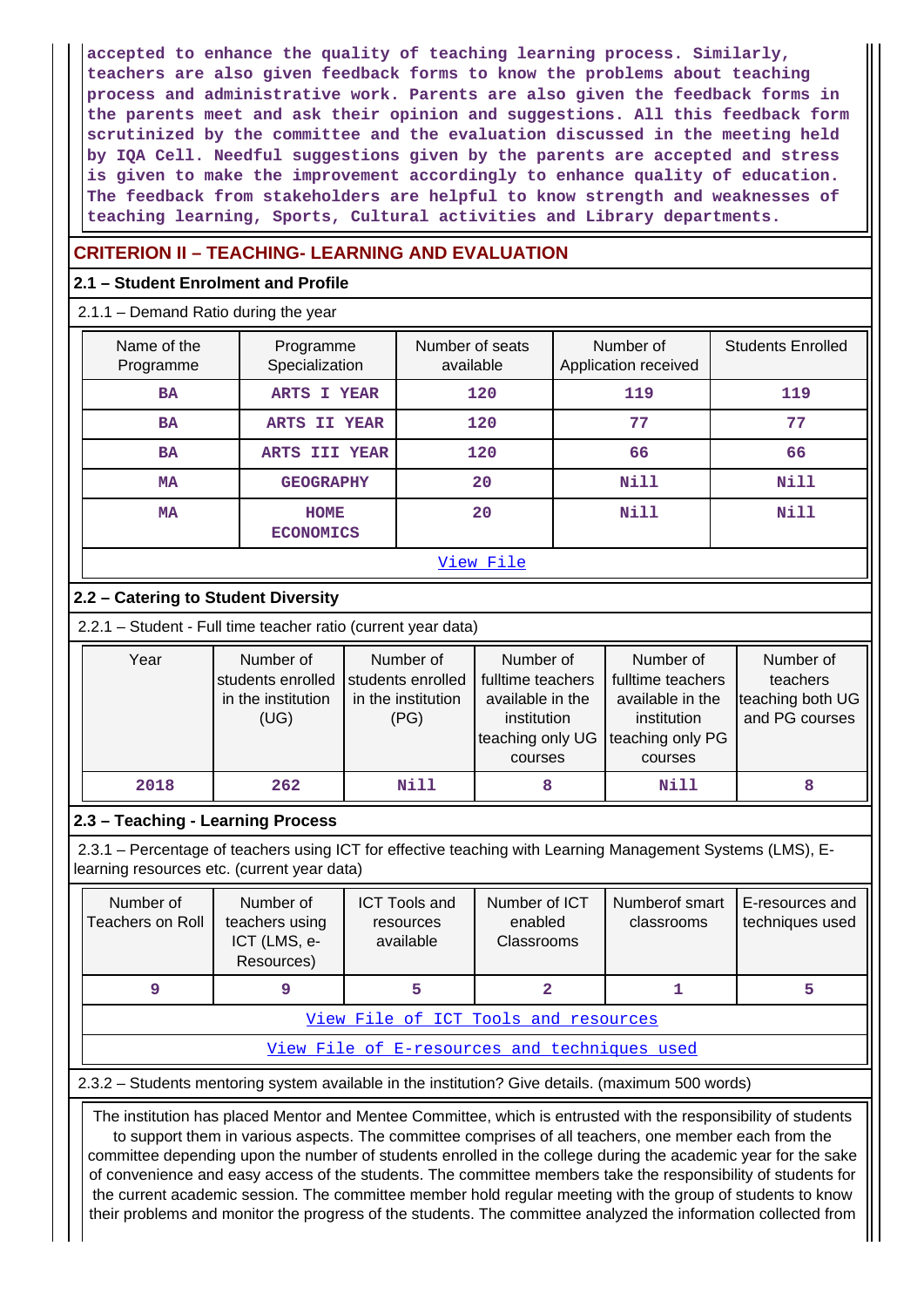|                                                                                                                                                                                                                                      | each member at the end of session and finally submit the report to IQAC. |                     |                                                                                     |                |                        |                                                                |  |                                                                                                                                        |  |  |
|--------------------------------------------------------------------------------------------------------------------------------------------------------------------------------------------------------------------------------------|--------------------------------------------------------------------------|---------------------|-------------------------------------------------------------------------------------|----------------|------------------------|----------------------------------------------------------------|--|----------------------------------------------------------------------------------------------------------------------------------------|--|--|
| Number of students enrolled in the<br>Number of fulltime teachers<br>Mentor: Mentee Ratio<br>institution                                                                                                                             |                                                                          |                     |                                                                                     |                |                        |                                                                |  |                                                                                                                                        |  |  |
| 262                                                                                                                                                                                                                                  |                                                                          |                     |                                                                                     | 9              |                        |                                                                |  | 1:29                                                                                                                                   |  |  |
| 2.4 - Teacher Profile and Quality                                                                                                                                                                                                    |                                                                          |                     |                                                                                     |                |                        |                                                                |  |                                                                                                                                        |  |  |
| 2.4.1 – Number of full time teachers appointed during the year                                                                                                                                                                       |                                                                          |                     |                                                                                     |                |                        |                                                                |  |                                                                                                                                        |  |  |
| No. of sanctioned<br>positions                                                                                                                                                                                                       | No. of filled positions                                                  |                     | Vacant positions                                                                    |                |                        | Positions filled during<br>the current year                    |  | No. of faculty with<br>Ph.D                                                                                                            |  |  |
| <b>Nill</b>                                                                                                                                                                                                                          | <b>Nill</b>                                                              |                     |                                                                                     | Nill           |                        | <b>Nill</b>                                                    |  | <b>Nill</b>                                                                                                                            |  |  |
| 2.4.2 - Honours and recognition received by teachers (received awards, recognition, fellowships at State, National,<br>International level from Government, recognised bodies during the year)                                       |                                                                          |                     |                                                                                     |                |                        |                                                                |  |                                                                                                                                        |  |  |
| Year of Award                                                                                                                                                                                                                        |                                                                          | international level | Name of full time teachers<br>receiving awards from<br>state level, national level, |                | Designation            |                                                                |  | Name of the award,<br>fellowship, received from<br>Government or recognized<br>bodies                                                  |  |  |
| 2018                                                                                                                                                                                                                                 |                                                                          |                     | Dr. Praveen S.<br>PawarNATIONAL LEVEL                                               |                | Assistant<br>Professor |                                                                |  | APJ Abddul Kalam<br>Lifetime<br>Achievement Award-<br>International<br>Institute for<br>Social and<br>Economics Reforms,<br>Bengaluru. |  |  |
|                                                                                                                                                                                                                                      |                                                                          |                     |                                                                                     | View File      |                        |                                                                |  |                                                                                                                                        |  |  |
| 2.5 - Evaluation Process and Reforms                                                                                                                                                                                                 |                                                                          |                     |                                                                                     |                |                        |                                                                |  |                                                                                                                                        |  |  |
| 2.5.1 – Number of days from the date of semester-end/ year- end examination till the declaration of results during<br>the year                                                                                                       |                                                                          |                     |                                                                                     |                |                        |                                                                |  |                                                                                                                                        |  |  |
| Programme Name                                                                                                                                                                                                                       | Programme Code                                                           |                     | Semester/year                                                                       |                |                        | Last date of the last<br>semester-end/year-<br>end examination |  | Date of declaration of<br>results of semester-<br>end/ year- end<br>examination                                                        |  |  |
| <b>BA</b>                                                                                                                                                                                                                            | <b>BA</b>                                                                |                     |                                                                                     | III YEAR       |                        | 22/05/2019                                                     |  | 17/07/2019                                                                                                                             |  |  |
| <b>BA</b>                                                                                                                                                                                                                            | <b>BA</b>                                                                |                     |                                                                                     | <b>SEM IV</b>  |                        | 22/05/2019                                                     |  | 14/08/2019                                                                                                                             |  |  |
| <b>BA</b>                                                                                                                                                                                                                            | <b>BA</b>                                                                |                     |                                                                                     | <b>SEM III</b> |                        | 01/12/2018                                                     |  | 25/02/2019                                                                                                                             |  |  |
| <b>BA</b>                                                                                                                                                                                                                            | <b>BA</b>                                                                |                     |                                                                                     | <b>SEM II</b>  |                        | 22/05/2019                                                     |  | 14/08/2019                                                                                                                             |  |  |
| BA                                                                                                                                                                                                                                   | BA                                                                       |                     |                                                                                     | SEM I          |                        | 01/12/2018                                                     |  | 23/01/2019                                                                                                                             |  |  |
|                                                                                                                                                                                                                                      |                                                                          |                     |                                                                                     | View File      |                        |                                                                |  |                                                                                                                                        |  |  |
| 2.5.2 - Reforms initiated on Continuous Internal Evaluation(CIE) system at the institutional level (250 words)                                                                                                                       |                                                                          |                     |                                                                                     |                |                        |                                                                |  |                                                                                                                                        |  |  |
| As the Institution is affiliated to Sant Gadge Baba Amravati University,<br>Amravati It is mandatory for the Institution to follow the directions of the                                                                             | affiliating university in the matter of Internal Evaluation.             |                     |                                                                                     |                |                        |                                                                |  |                                                                                                                                        |  |  |
| 2.5.3 – Academic calendar prepared and adhered for conduct of Examination and other related matters (250<br>words)                                                                                                                   |                                                                          |                     |                                                                                     |                |                        |                                                                |  |                                                                                                                                        |  |  |
| The College prepares the Academic Calendar vide the notification of parent<br>university i.e. Sant Gadge Baba Amravati University, Amravati. The academic<br>calendar comprises of the Curricular, Co-curricular and Extracurricular |                                                                          |                     |                                                                                     |                |                        |                                                                |  |                                                                                                                                        |  |  |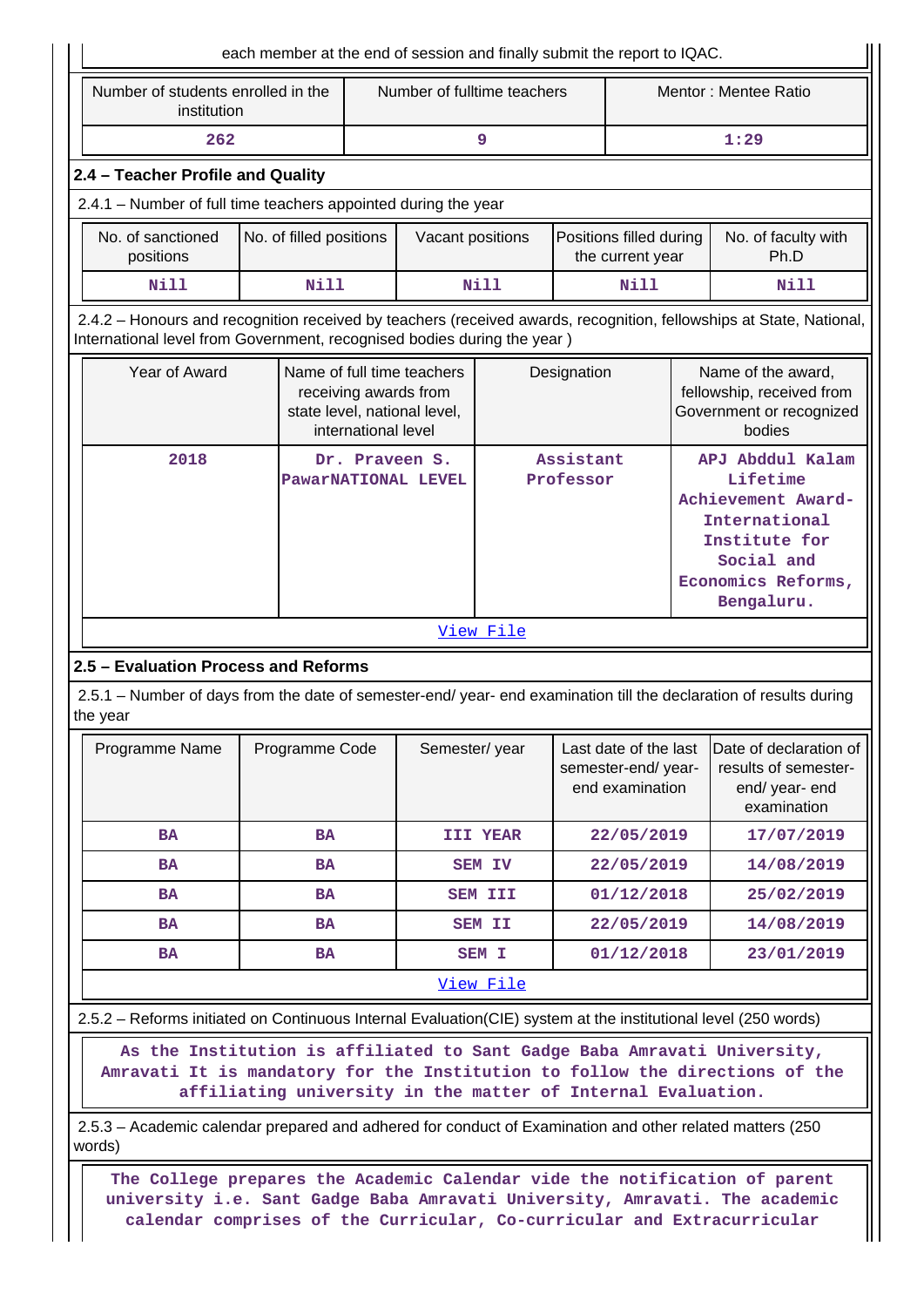**Activities to be carried out throughout the year and display on the college website. The college internal examinations are also conducted according to the time schedule declared by the examination committee in the first term and the second term of each and every semester. Thus, the institution adheres to the academic calendar for the conduct of various activities right from admission process to final examination. Mostly events that are conducted/ held at short notices or within short preparation schedules are excluded from the purview of this academic calendar. The academic calendar is printed in the HOD Diary for day to day reference.**

#### **2.6 – Student Performance and Learning Outcomes**

 2.6.1 – Program outcomes, program specific outcomes and course outcomes for all programs offered by the institution are stated and displayed in website of the institution (to provide the weblink)

<https://smcollegesheghat.in/result.html>

2.6.2 – Pass percentage of students

| Programme<br>Code | Programme<br>Name | Programme<br>Specialization | Number of<br>students<br>appeared in the<br>final year<br>examination | Number of<br>students passed<br>in final year<br>examination | Pass Percentage |
|-------------------|-------------------|-----------------------------|-----------------------------------------------------------------------|--------------------------------------------------------------|-----------------|
| <b>BA</b>         | BA                | <b>ARTS</b>                 | 59                                                                    | 19                                                           | 32.20           |
|                   |                   |                             | View File                                                             |                                                              |                 |

### **2.7 – Student Satisfaction Survey**

 2.7.1 – Student Satisfaction Survey (SSS) on overall institutional performance (Institution may design the questionnaire) (results and details be provided as weblink)

<http://smcollegesheghat.in/Students%20Satisfactory%20Survey.pdf>

## **CRITERION III – RESEARCH, INNOVATIONS AND EXTENSION**

#### **3.1 – Resource Mobilization for Research**

3.1.1 – Research funds sanctioned and received from various agencies, industry and other organisations

| Nature of the Project | <b>Duration</b>                    | Name of the funding<br>agency | Total grant<br>sanctioned | Amount received<br>during the year |  |  |  |  |  |  |
|-----------------------|------------------------------------|-------------------------------|---------------------------|------------------------------------|--|--|--|--|--|--|
|                       | No Data Entered/Not Applicable !!! |                               |                           |                                    |  |  |  |  |  |  |
| No file uploaded.     |                                    |                               |                           |                                    |  |  |  |  |  |  |

## **3.2 – Innovation Ecosystem**

 3.2.1 – Workshops/Seminars Conducted on Intellectual Property Rights (IPR) and Industry-Academia Innovative practices during the year

| Title of workshop/seminar | Name of the Dept. | Date       |
|---------------------------|-------------------|------------|
| WORKSHOP ON IPR           | <b>IQAC</b>       | 23/04/2019 |

#### 3.2.2 – Awards for Innovation won by Institution/Teachers/Research scholars/Students during the year

| Title of the innovation | Name of Awardee         | Awarding Agency                                                                                      | Date of award | Category        |
|-------------------------|-------------------------|------------------------------------------------------------------------------------------------------|---------------|-----------------|
| Life time<br>Award      | Dr. Praveen<br>S. Pawar | APJ Abddul<br>Kalam Lifetime<br>Achivement<br>Award-<br>International<br>Institute for<br>Social and | 02/06/2018    | <b>NATIONAL</b> |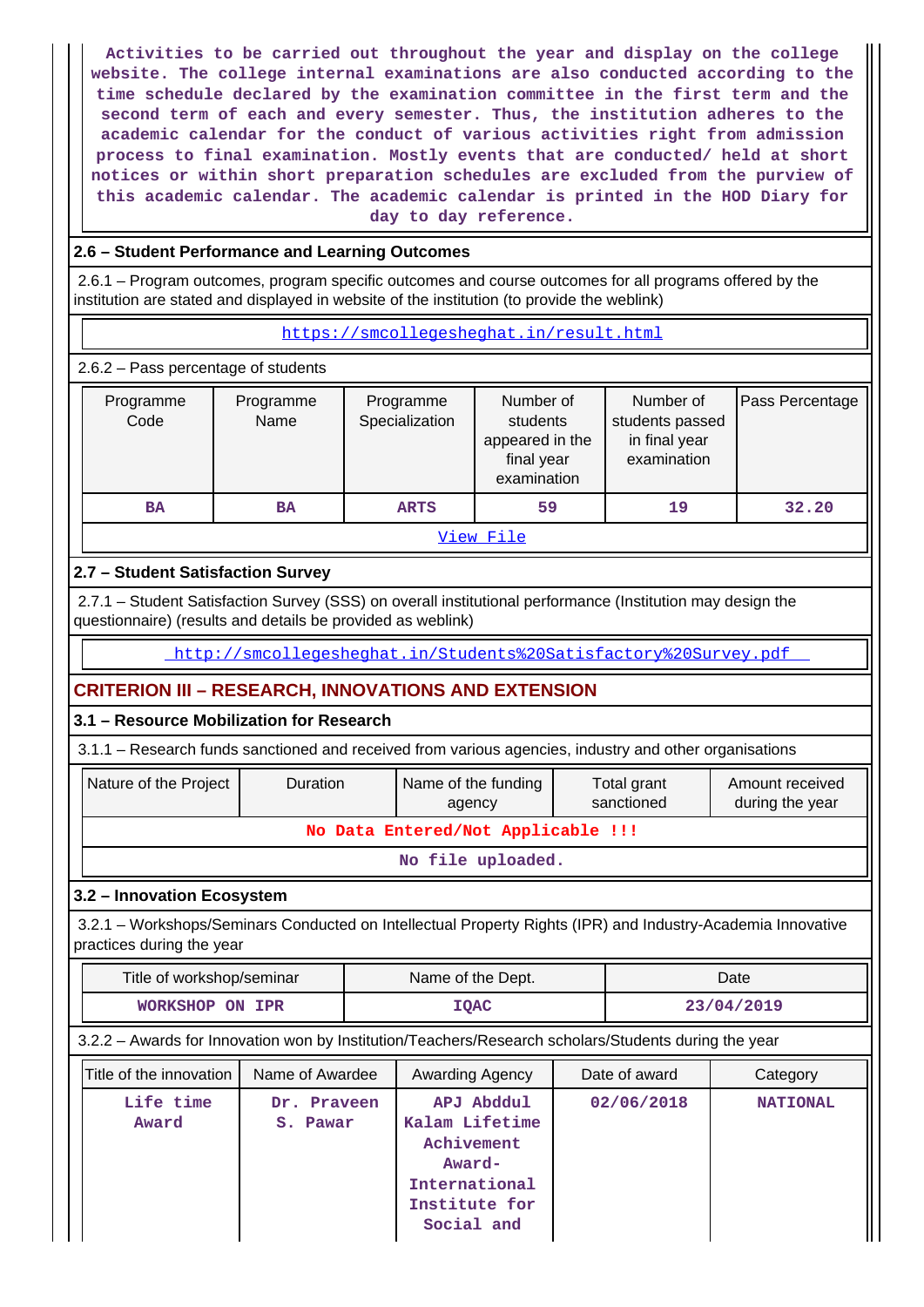|                                                                                         |                  |                    |                                     | Ecomomics<br>Reforms,<br>Bengaluru. |                                                   |                         |  |             |                                                                                                                 |  |
|-----------------------------------------------------------------------------------------|------------------|--------------------|-------------------------------------|-------------------------------------|---------------------------------------------------|-------------------------|--|-------------|-----------------------------------------------------------------------------------------------------------------|--|
|                                                                                         |                  |                    |                                     |                                     | View File                                         |                         |  |             |                                                                                                                 |  |
| 3.2.3 – No. of Incubation centre created, start-ups incubated on campus during the year |                  |                    |                                     |                                     |                                                   |                         |  |             |                                                                                                                 |  |
| Incubation<br>Center                                                                    | Name             |                    |                                     | Sponsered By                        | Name of the<br>Nature of Start-<br>Start-up<br>up |                         |  |             | Date of<br>Commencement                                                                                         |  |
|                                                                                         |                  |                    |                                     | No Data Entered/Not Applicable !!!  |                                                   |                         |  |             |                                                                                                                 |  |
| No file uploaded.                                                                       |                  |                    |                                     |                                     |                                                   |                         |  |             |                                                                                                                 |  |
| 3.3 - Research Publications and Awards                                                  |                  |                    |                                     |                                     |                                                   |                         |  |             |                                                                                                                 |  |
| 3.3.1 – Incentive to the teachers who receive recognition/awards                        |                  |                    |                                     |                                     |                                                   |                         |  |             |                                                                                                                 |  |
| <b>State</b>                                                                            |                  |                    |                                     | National                            |                                                   |                         |  |             | International                                                                                                   |  |
|                                                                                         |                  |                    |                                     | 1                                   |                                                   |                         |  |             |                                                                                                                 |  |
| 3.3.2 - Ph. Ds awarded during the year (applicable for PG College, Research Center)     |                  |                    |                                     |                                     |                                                   |                         |  |             |                                                                                                                 |  |
| Number of PhD's Awarded<br>Name of the Department                                       |                  |                    |                                     |                                     |                                                   |                         |  |             |                                                                                                                 |  |
| No Data Entered/Not Applicable !!!                                                      |                  |                    |                                     |                                     |                                                   |                         |  |             |                                                                                                                 |  |
| 3.3.3 – Research Publications in the Journals notified on UGC website during the year   |                  |                    |                                     |                                     |                                                   |                         |  |             |                                                                                                                 |  |
| <b>Type</b><br>Department                                                               |                  |                    |                                     |                                     | Number of Publication                             |                         |  |             | Average Impact Factor (if<br>any)                                                                               |  |
| <b>Nill</b>                                                                             |                  |                    | <b>ENGLISH</b>                      |                                     |                                                   | 1                       |  |             | Nill                                                                                                            |  |
| National                                                                                |                  |                    |                                     | POLITICAL SCIENCE                   |                                                   | 8                       |  |             | <b>Nill</b>                                                                                                     |  |
| National                                                                                |                  |                    | <b>ECONOMICS</b>                    |                                     |                                                   | 1                       |  |             | Nill                                                                                                            |  |
| National                                                                                |                  |                    | <b>PHYSICAL</b><br><b>EDUCATION</b> |                                     | 1                                                 |                         |  |             | <b>Nill</b>                                                                                                     |  |
| National                                                                                |                  |                    | <b>LIBRARY</b>                      |                                     |                                                   | $\overline{\mathbf{2}}$ |  | <b>Nill</b> |                                                                                                                 |  |
| International                                                                           |                  |                    | <b>GEOGRAPHY</b>                    |                                     | 1                                                 |                         |  |             | <b>Nill</b>                                                                                                     |  |
| International                                                                           |                  |                    | <b>MARATHI</b>                      |                                     | Nill<br>4                                         |                         |  |             |                                                                                                                 |  |
| International                                                                           |                  |                    |                                     | POLITICAL SCIENCE                   |                                                   | $\overline{\mathbf{2}}$ |  |             | Nill                                                                                                            |  |
| International                                                                           |                  |                    | <b>ECONOMICS</b>                    |                                     | $\overline{\mathbf{2}}$                           |                         |  |             | Nill                                                                                                            |  |
| International                                                                           |                  |                    | <b>PHYSICAL</b><br><b>EDUCATION</b> |                                     |                                                   | 1                       |  |             | <b>Nill</b>                                                                                                     |  |
|                                                                                         |                  |                    |                                     |                                     | View File                                         |                         |  |             |                                                                                                                 |  |
| Proceedings per Teacher during the year                                                 |                  |                    |                                     |                                     |                                                   |                         |  |             | 3.3.4 - Books and Chapters in edited Volumes / Books published, and papers in National/International Conference |  |
| Number of Publication<br>Department                                                     |                  |                    |                                     |                                     |                                                   |                         |  |             |                                                                                                                 |  |
| POLITICAL SCIENCE                                                                       |                  |                    |                                     |                                     |                                                   |                         |  | 7           |                                                                                                                 |  |
|                                                                                         |                  |                    |                                     |                                     |                                                   | $\mathbf{1}$            |  |             |                                                                                                                 |  |
|                                                                                         | <b>ECONOMICS</b> |                    |                                     | 1                                   |                                                   |                         |  |             |                                                                                                                 |  |
|                                                                                         |                  | PHYSICAL EDUCATION |                                     |                                     | 1                                                 |                         |  |             |                                                                                                                 |  |
| 3<br>LIBRARY DEPARTMENT                                                                 |                  |                    |                                     |                                     |                                                   |                         |  |             |                                                                                                                 |  |
|                                                                                         |                  |                    |                                     |                                     | View File                                         |                         |  |             |                                                                                                                 |  |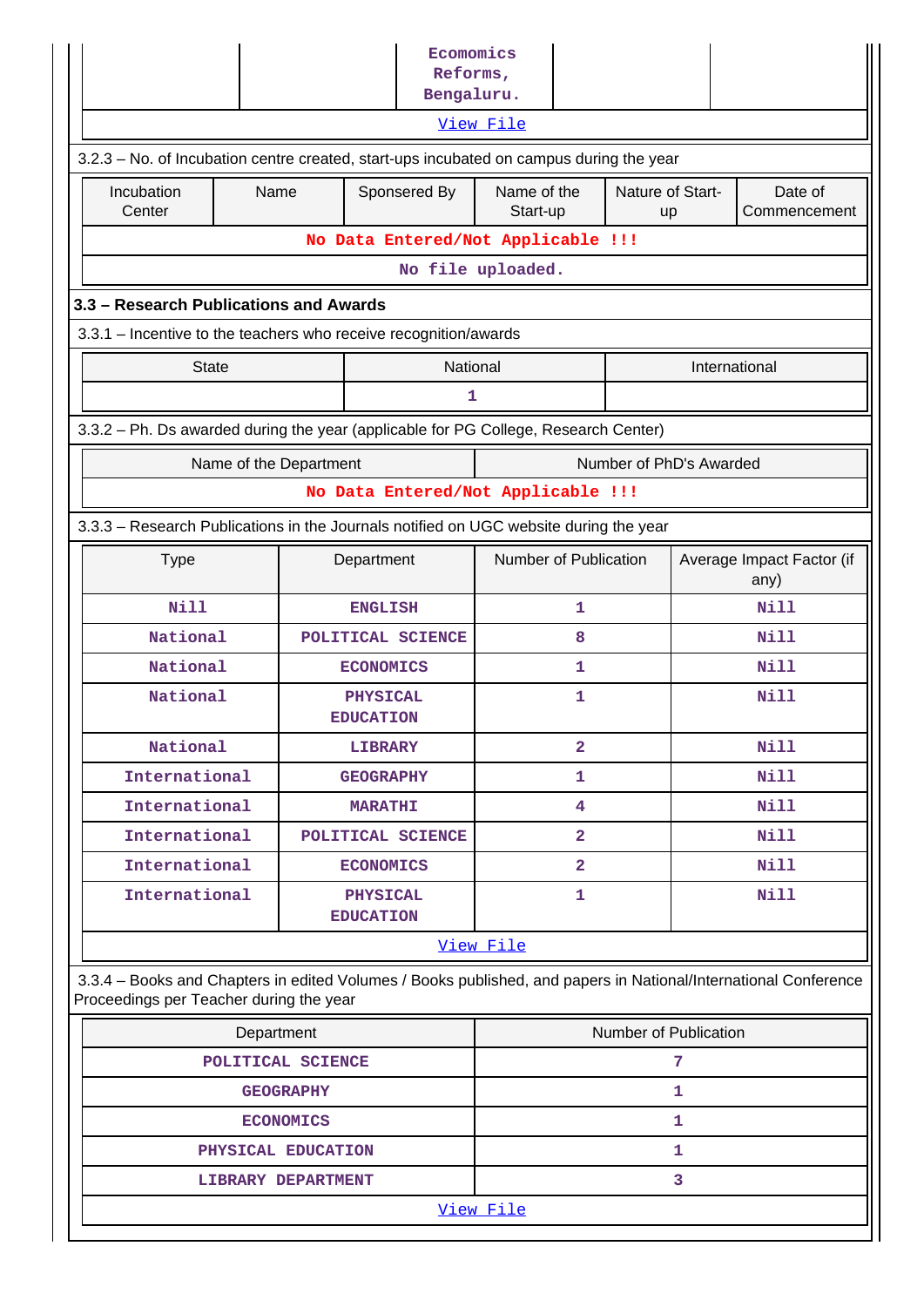| 3.3.5 – Bibliometrics of the publications during the last Academic year based on average citation index in Scopus/<br>Web of Science or PubMed/ Indian Citation Index                                              |                                                                                     |                                                     |                                                 |                                            |                        |                                                          |                                                                            |                                                      |               |                                                                    |  |  |
|--------------------------------------------------------------------------------------------------------------------------------------------------------------------------------------------------------------------|-------------------------------------------------------------------------------------|-----------------------------------------------------|-------------------------------------------------|--------------------------------------------|------------------------|----------------------------------------------------------|----------------------------------------------------------------------------|------------------------------------------------------|---------------|--------------------------------------------------------------------|--|--|
| Title of the<br>Paper                                                                                                                                                                                              |                                                                                     | Name of<br>Author                                   | Title of journal                                |                                            | Year of<br>publication |                                                          | <b>Citation Index</b><br>affiliation as<br>mentioned in<br>the publication |                                                      | Institutional | Number of<br>citations<br>excluding self<br>citation               |  |  |
|                                                                                                                                                                                                                    | No Data Entered/Not Applicable !!!                                                  |                                                     |                                                 |                                            |                        |                                                          |                                                                            |                                                      |               |                                                                    |  |  |
| No file uploaded.                                                                                                                                                                                                  |                                                                                     |                                                     |                                                 |                                            |                        |                                                          |                                                                            |                                                      |               |                                                                    |  |  |
| 3.3.6 - h-Index of the Institutional Publications during the year. (based on Scopus/ Web of science)                                                                                                               |                                                                                     |                                                     |                                                 |                                            |                        |                                                          |                                                                            |                                                      |               |                                                                    |  |  |
| Title of the<br>Paper                                                                                                                                                                                              | Name of<br>Author                                                                   |                                                     |                                                 | Title of journal<br>Year of<br>publication |                        |                                                          | h-index                                                                    | Number of<br>citations<br>excluding self<br>citation |               | Institutional<br>affiliation as<br>mentioned in<br>the publication |  |  |
| No Data Entered/Not Applicable !!!                                                                                                                                                                                 |                                                                                     |                                                     |                                                 |                                            |                        |                                                          |                                                                            |                                                      |               |                                                                    |  |  |
| No file uploaded.                                                                                                                                                                                                  |                                                                                     |                                                     |                                                 |                                            |                        |                                                          |                                                                            |                                                      |               |                                                                    |  |  |
|                                                                                                                                                                                                                    | 3.3.7 - Faculty participation in Seminars/Conferences and Symposia during the year: |                                                     |                                                 |                                            |                        |                                                          |                                                                            |                                                      |               |                                                                    |  |  |
| Number of Faculty<br>International<br>National<br><b>State</b><br>Local                                                                                                                                            |                                                                                     |                                                     |                                                 |                                            |                        |                                                          |                                                                            |                                                      |               |                                                                    |  |  |
| <b>Nill</b>                                                                                                                                                                                                        |                                                                                     |                                                     | 4                                               |                                            | 22                     |                                                          | 3                                                                          |                                                      |               | $\mathbf{2}$                                                       |  |  |
| papers                                                                                                                                                                                                             | Presented                                                                           |                                                     |                                                 | 5                                          |                        |                                                          | Nill                                                                       |                                                      | <b>Nill</b>   |                                                                    |  |  |
| Resource<br>persons                                                                                                                                                                                                |                                                                                     |                                                     | <b>Nill</b>                                     | 5                                          |                        |                                                          | <b>Nill</b>                                                                |                                                      |               | <b>Nill</b>                                                        |  |  |
|                                                                                                                                                                                                                    |                                                                                     |                                                     |                                                 |                                            | View File              |                                                          |                                                                            |                                                      |               |                                                                    |  |  |
| 3.4 - Extension Activities                                                                                                                                                                                         |                                                                                     |                                                     |                                                 |                                            |                        |                                                          |                                                                            |                                                      |               |                                                                    |  |  |
| 3.4.1 - Number of extension and outreach programmes conducted in collaboration with industry, community and<br>Non- Government Organisations through NSS/NCC/Red cross/Youth Red Cross (YRC) etc., during the year |                                                                                     |                                                     |                                                 |                                            |                        |                                                          |                                                                            |                                                      |               |                                                                    |  |  |
| Title of the activities                                                                                                                                                                                            |                                                                                     |                                                     | Organising unit/agency/<br>collaborating agency |                                            |                        | Number of teachers<br>participated in such<br>activities |                                                                            |                                                      |               | Number of students<br>participated in such<br>activities           |  |  |
| Voter Awareness<br>programme                                                                                                                                                                                       |                                                                                     |                                                     | Muncipal Council<br><b>NSS Department</b>       |                                            |                        |                                                          | 5                                                                          |                                                      |               | 20                                                                 |  |  |
| Vaktrutva Spardha                                                                                                                                                                                                  |                                                                                     |                                                     | Bank of<br>Maharashtra NSS<br>Department        |                                            |                        |                                                          | $\overline{2}$                                                             |                                                      |               | 10                                                                 |  |  |
| Study Tour<br>09/02/2019                                                                                                                                                                                           |                                                                                     | National<br>Agriculture<br>Department Expo          |                                                 |                                            |                        | $\overline{2}$                                           |                                                                            |                                                      | 28            |                                                                    |  |  |
| Tree Plantation<br>06/09/2018                                                                                                                                                                                      |                                                                                     |                                                     | NNS With Forest<br>Department                   |                                            |                        |                                                          | 9                                                                          |                                                      |               | 90                                                                 |  |  |
| Spiritual Power<br>Enhancement<br>Programme<br>06/09/2018                                                                                                                                                          |                                                                                     | IQAC With<br>Manhshakti<br>Prayogkendra<br>Lonavala |                                                 |                                            |                        | 9                                                        |                                                                            |                                                      | 85            |                                                                    |  |  |
|                                                                                                                                                                                                                    |                                                                                     |                                                     |                                                 |                                            | View File              |                                                          |                                                                            |                                                      |               |                                                                    |  |  |

 3.4.2 – Awards and recognition received for extension activities from Government and other recognized bodies during the year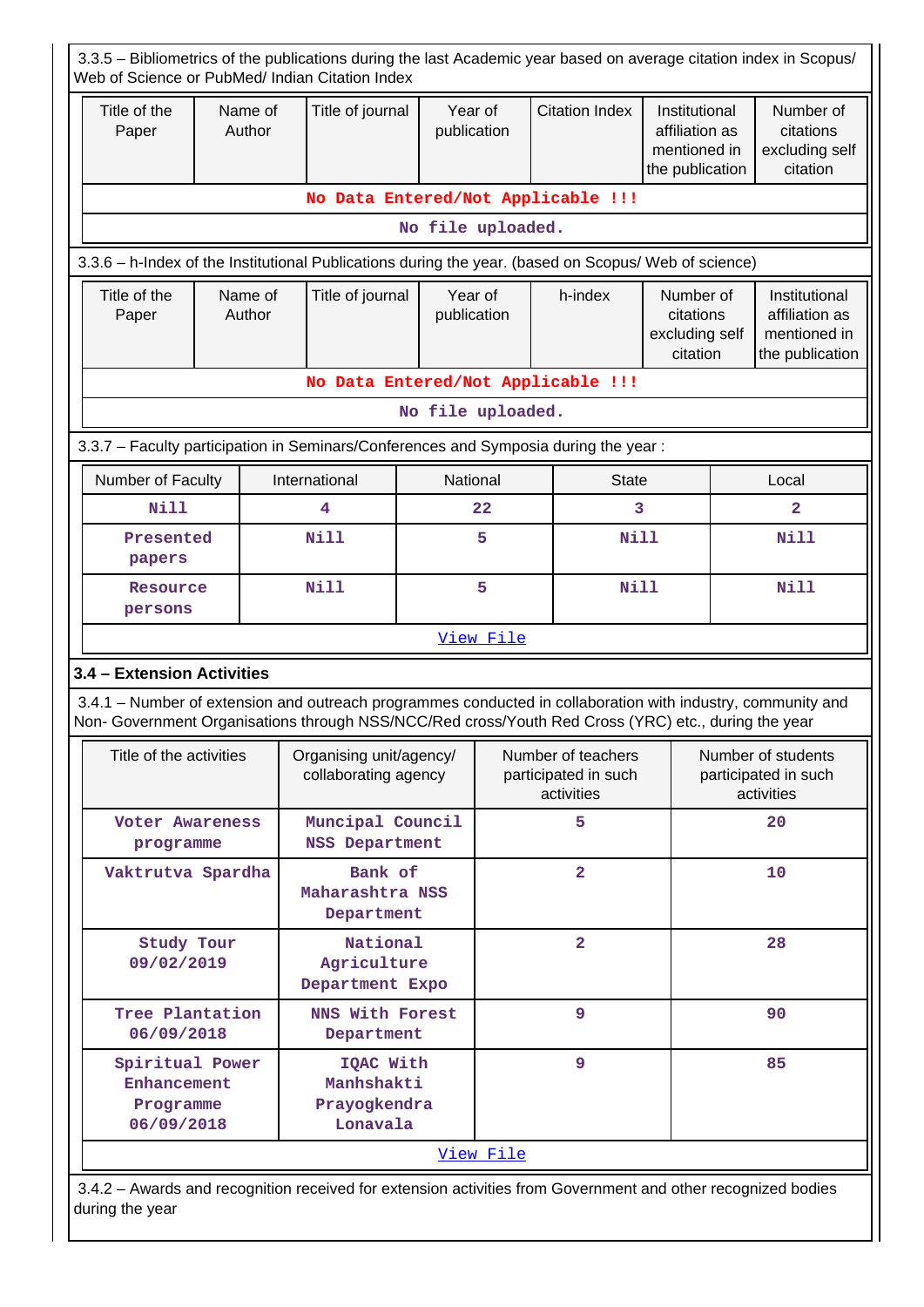| Name of the activity                                                                                                                                                                                           |                                                    | Award/Recognition                                                                                |                                                                                |                      | <b>Awarding Bodies</b>                                  | Number of students<br><b>Benefited</b> |                                                         |  |  |  |    |
|----------------------------------------------------------------------------------------------------------------------------------------------------------------------------------------------------------------|----------------------------------------------------|--------------------------------------------------------------------------------------------------|--------------------------------------------------------------------------------|----------------------|---------------------------------------------------------|----------------------------------------|---------------------------------------------------------|--|--|--|----|
| Ran-Ragini Krida<br>Mahotsav 23-24<br>February 2019                                                                                                                                                            |                                                    | I Position II<br>Position in Kho KHO<br>Team, Atheletics,<br>Cricket, 100<br>Meters, 400 Meters. | Mahila Vikas<br>Manch, IMS Warud<br>and College                                |                      |                                                         |                                        | 12                                                      |  |  |  |    |
|                                                                                                                                                                                                                |                                                    |                                                                                                  |                                                                                | View File            |                                                         |                                        |                                                         |  |  |  |    |
| 3.4.3 - Students participating in extension activities with Government Organisations, Non-Government<br>Organisations and programmes such as Swachh Bharat, Aids Awareness, Gender Issue, etc. during the year |                                                    |                                                                                                  |                                                                                |                      |                                                         |                                        |                                                         |  |  |  |    |
| Name of the scheme                                                                                                                                                                                             | Organising unit/Agen<br>cy/collaborating<br>agency |                                                                                                  |                                                                                | Name of the activity | Number of teachers<br>participated in such<br>activites |                                        | Number of students<br>participated in such<br>activites |  |  |  |    |
| Jagatik<br>Marathi Bhacsha<br>Gaurav Din                                                                                                                                                                       |                                                    | Department of<br>Marathi                                                                         | Sammelan<br>27/02/2019                                                         | Marathi kavya        | 9                                                       |                                        | 160                                                     |  |  |  |    |
| Intercollegiate<br><b>Essay</b><br>CompitItion                                                                                                                                                                 |                                                    | Department of<br>Marathi                                                                         | Intercollegiate<br><b>Essay</b><br>Compitation<br>10/01/2019                   |                      | 9                                                       |                                        | 45                                                      |  |  |  |    |
| Marathi<br>Bhasha Inogral<br>Function                                                                                                                                                                          |                                                    | Marathi<br>Department<br>Library<br>Department                                                   | Marathi<br>Bhasha Inogral<br>Function<br>Programme<br>03/10/2018               |                      | 9                                                       |                                        | 150                                                     |  |  |  |    |
| Do. APJ Abdul<br>Kalam Jayanti                                                                                                                                                                                 |                                                    | Marathi Dept.<br>Library Dept.                                                                   | Prerana Divas<br>15/10/2018                                                    | 9<br>Vachan          |                                                         |                                        | 122                                                     |  |  |  |    |
| <b>Blood</b><br>Donation Body<br>Donation<br>Awareness<br>Programme                                                                                                                                            |                                                    | Marathi<br>Department<br>Doctor<br>Association<br>Warud                                          | Donation Body<br>Donation<br>Awareness<br>Programme<br>03/01/2019              | <b>Blood</b>         | 9                                                       |                                        | 115                                                     |  |  |  |    |
| Arts<br>Humanities<br>Study Circle<br>Inogral<br>function                                                                                                                                                      |                                                    | Political<br>Science,<br>Economics,<br>Geography, Home-<br>Economics                             | Arts<br>Huminities<br><b>Study Circle</b><br>Inogral<br>function<br>03/10/2018 |                      | 9                                                       |                                        | 105                                                     |  |  |  |    |
| Best Library<br>User Award                                                                                                                                                                                     |                                                    | Library<br>Department                                                                            | Best Library<br><b>User Award</b><br>09/08/2018                                |                      | 9                                                       |                                        |                                                         |  |  |  | 40 |
| Skill<br>Development<br>Programme                                                                                                                                                                              |                                                    | Library<br>Department                                                                            | Story Writing<br>Building<br>Compitition                                       |                      | 9                                                       |                                        | 22                                                      |  |  |  |    |
| International<br>Yoga Day                                                                                                                                                                                      |                                                    | Physical<br>Department                                                                           | International<br>Yoga Day<br>21/06/2018                                        |                      | 9                                                       |                                        | 80                                                      |  |  |  |    |
| Wildlife                                                                                                                                                                                                       |                                                    | Geography                                                                                        |                                                                                | Wildlife             | 9                                                       |                                        | 60                                                      |  |  |  |    |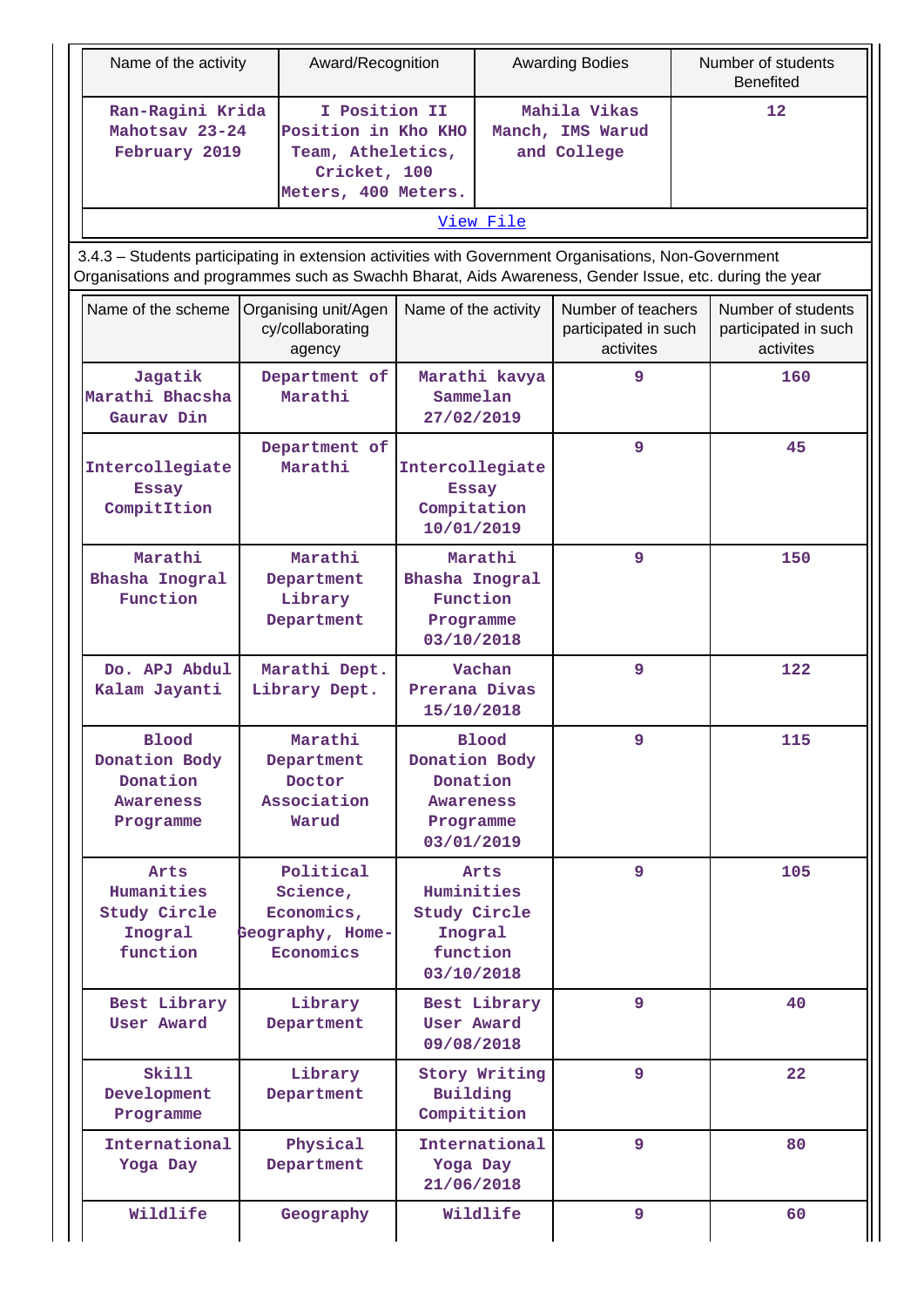| <b>Resources Week</b>                                                                                                                                    |                         | Environmental<br>Dept. | <b>Resources Week</b><br>0/2018                                                                   | $01/10/2018 - 07/1$                                                                |                    |                                                           |              |  |  |  |  |
|----------------------------------------------------------------------------------------------------------------------------------------------------------|-------------------------|------------------------|---------------------------------------------------------------------------------------------------|------------------------------------------------------------------------------------|--------------------|-----------------------------------------------------------|--------------|--|--|--|--|
|                                                                                                                                                          |                         |                        |                                                                                                   | View File                                                                          |                    |                                                           |              |  |  |  |  |
| 3.5 - Collaborations                                                                                                                                     |                         |                        |                                                                                                   |                                                                                    |                    |                                                           |              |  |  |  |  |
| 3.5.1 – Number of Collaborative activities for research, faculty exchange, student exchange during the year                                              |                         |                        |                                                                                                   |                                                                                    |                    |                                                           |              |  |  |  |  |
| Nature of activity                                                                                                                                       |                         |                        | Participant                                                                                       | Source of financial support                                                        |                    | Duration                                                  |              |  |  |  |  |
| Workshop on IPR<br>27/07/2018                                                                                                                            |                         |                        | 60                                                                                                | self                                                                               |                    |                                                           | 1            |  |  |  |  |
| Guest Lectures of<br>10 Faculties from<br>all Department                                                                                                 |                         |                        | 30                                                                                                | Nill                                                                               |                    |                                                           | $\mathbf{1}$ |  |  |  |  |
| View File                                                                                                                                                |                         |                        |                                                                                                   |                                                                                    |                    |                                                           |              |  |  |  |  |
| 3.5.2 - Linkages with institutions/industries for internship, on-the- job training, project work, sharing of research<br>facilities etc. during the year |                         |                        |                                                                                                   |                                                                                    |                    |                                                           |              |  |  |  |  |
| Nature of linkage                                                                                                                                        | Title of the<br>linkage |                        | Name of the<br>partnering<br>institution/<br>industry<br>/research lab<br>with contact<br>details | <b>Duration From</b>                                                               | <b>Duration To</b> |                                                           | Participant  |  |  |  |  |
|                                                                                                                                                          |                         |                        |                                                                                                   | No Data Entered/Not Applicable !!!                                                 |                    |                                                           |              |  |  |  |  |
|                                                                                                                                                          |                         |                        |                                                                                                   | No file uploaded.                                                                  |                    |                                                           |              |  |  |  |  |
| 3.5.3 - MoUs signed with institutions of national, international importance, other universities, industries, corporate<br>houses etc. during the year    |                         |                        |                                                                                                   |                                                                                    |                    |                                                           |              |  |  |  |  |
| Organisation                                                                                                                                             |                         |                        | Date of MoU signed                                                                                | Purpose/Activities                                                                 |                    | Number of<br>students/teachers<br>participated under MoUs |              |  |  |  |  |
| Mouli Plastic<br>Industry,<br><b>Shendurjanaghat</b>                                                                                                     |                         |                        | 15/12/2018                                                                                        | TO Motivate the<br>students for<br>Industrial<br>Education and<br>Entrepreneurship |                    |                                                           | 30           |  |  |  |  |
|                                                                                                                                                          |                         |                        |                                                                                                   | View File                                                                          |                    |                                                           |              |  |  |  |  |
| <b>CRITERION IV - INFRASTRUCTURE AND LEARNING RESOURCES</b>                                                                                              |                         |                        |                                                                                                   |                                                                                    |                    |                                                           |              |  |  |  |  |
| 4.1 - Physical Facilities                                                                                                                                |                         |                        |                                                                                                   |                                                                                    |                    |                                                           |              |  |  |  |  |
| 4.1.1 - Budget allocation, excluding salary for infrastructure augmentation during the year                                                              |                         |                        |                                                                                                   |                                                                                    |                    |                                                           |              |  |  |  |  |
| Budget allocated for infrastructure augmentation                                                                                                         |                         |                        |                                                                                                   | Budget utilized for infrastructure development                                     |                    |                                                           |              |  |  |  |  |
|                                                                                                                                                          |                         | 364627                 |                                                                                                   |                                                                                    |                    | 390824                                                    |              |  |  |  |  |
| 4.1.2 - Details of augmentation in infrastructure facilities during the year                                                                             |                         |                        |                                                                                                   |                                                                                    |                    |                                                           |              |  |  |  |  |
|                                                                                                                                                          | <b>Facilities</b>       |                        |                                                                                                   | <b>Existing or Newly Added</b>                                                     |                    |                                                           |              |  |  |  |  |
|                                                                                                                                                          |                         |                        | Classrooms with Wi-Fi OR LAN                                                                      | Existing                                                                           |                    |                                                           |              |  |  |  |  |
| during the year (rs. in lakhs)                                                                                                                           |                         |                        | Value of the equipment purchased                                                                  |                                                                                    |                    | Existing                                                  |              |  |  |  |  |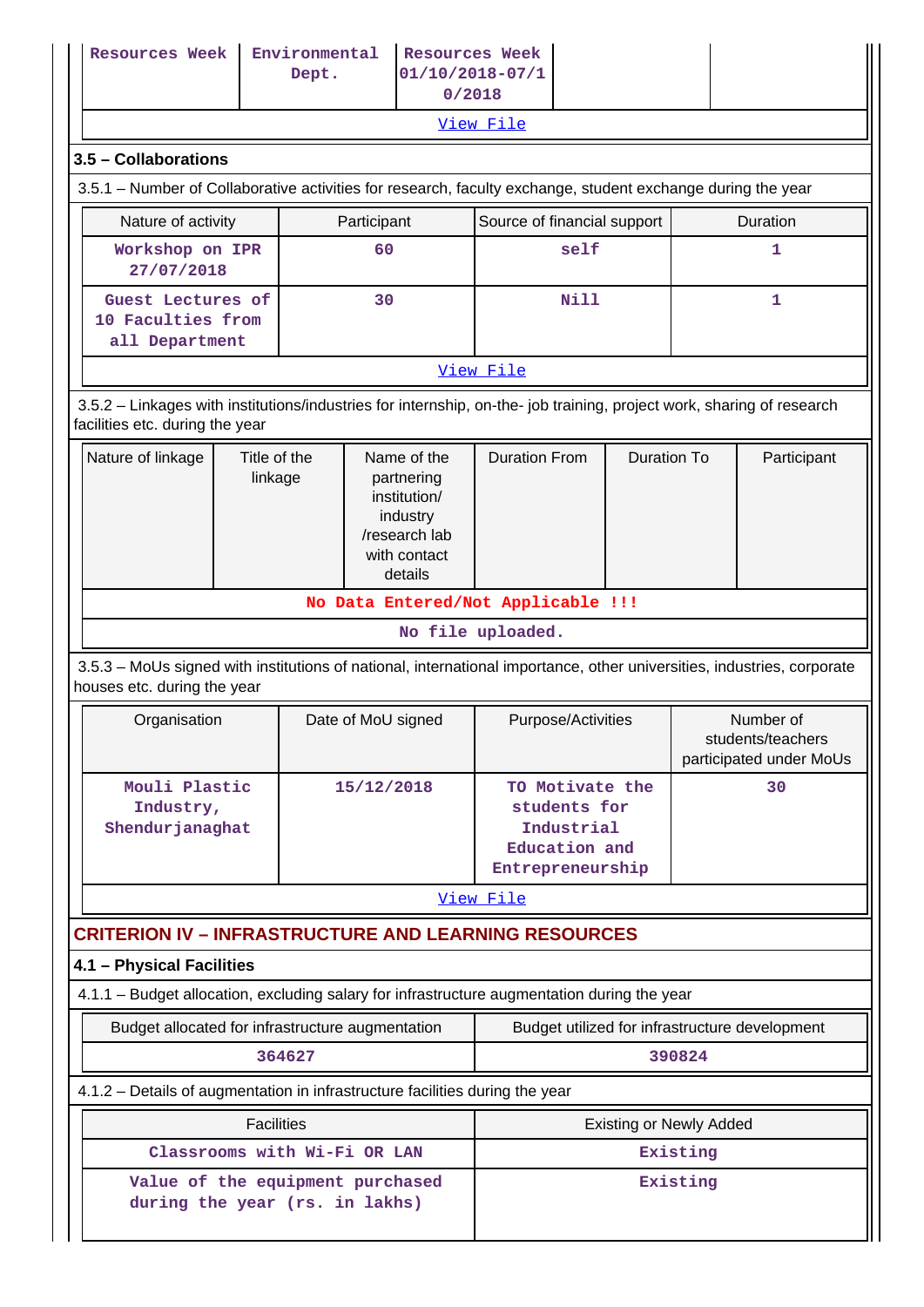|                                                                             |                            | Video Centre |                 |                                                                                                                                                                                                                |                            | Existing            |      |                                          |                 |              |                                 |      |               |
|-----------------------------------------------------------------------------|----------------------------|--------------|-----------------|----------------------------------------------------------------------------------------------------------------------------------------------------------------------------------------------------------------|----------------------------|---------------------|------|------------------------------------------|-----------------|--------------|---------------------------------|------|---------------|
|                                                                             |                            |              |                 | Seminar halls with ICT facilities                                                                                                                                                                              |                            | Existing            |      |                                          |                 |              |                                 |      |               |
|                                                                             |                            |              |                 | Classrooms with LCD facilities                                                                                                                                                                                 |                            | Existing            |      |                                          |                 |              |                                 |      |               |
|                                                                             |                            | Laboratories |                 |                                                                                                                                                                                                                |                            | Existing            |      |                                          |                 |              |                                 |      |               |
|                                                                             |                            | Class rooms  |                 |                                                                                                                                                                                                                |                            |                     |      |                                          | Existing        |              |                                 |      |               |
|                                                                             |                            | Campus Area  |                 |                                                                                                                                                                                                                |                            |                     |      |                                          | Existing        |              |                                 |      |               |
|                                                                             |                            |              |                 |                                                                                                                                                                                                                |                            | View File           |      |                                          |                 |              |                                 |      |               |
| 4.2 - Library as a Learning Resource                                        |                            |              |                 |                                                                                                                                                                                                                |                            |                     |      |                                          |                 |              |                                 |      |               |
|                                                                             |                            |              |                 | 4.2.1 - Library is automated {Integrated Library Management System (ILMS)}                                                                                                                                     |                            |                     |      |                                          |                 |              |                                 |      |               |
| Name of the ILMS<br>Nature of automation (fully<br>software<br>or patially) |                            |              |                 |                                                                                                                                                                                                                |                            |                     |      | Version                                  |                 |              | Year of automation              |      |               |
|                                                                             | SOUL Software              |              |                 | Partially                                                                                                                                                                                                      |                            |                     |      | 2.0                                      |                 |              |                                 | 2018 |               |
| 4.2.2 - Library Services                                                    |                            |              |                 |                                                                                                                                                                                                                |                            |                     |      |                                          |                 |              |                                 |      |               |
| Library<br>Service Type                                                     |                            |              | Existing        |                                                                                                                                                                                                                |                            | Newly Added         |      |                                          |                 |              | Total                           |      |               |
| Text<br><b>Books</b>                                                        |                            | 3991         | 549802<br>188   |                                                                                                                                                                                                                |                            |                     |      | 23147                                    |                 | 4179         |                                 |      | 572949        |
| Reference<br><b>Books</b>                                                   |                            | 4129         | 590690          |                                                                                                                                                                                                                |                            | 56                  | 8150 |                                          |                 | 4185         |                                 |      | 598840        |
| e-Books                                                                     |                            | 970000       |                 | 5000                                                                                                                                                                                                           |                            | <b>Nill</b>         |      | Nill                                     |                 | 970000       |                                 |      | 5000          |
| Journals                                                                    |                            | 15<br>13050  |                 |                                                                                                                                                                                                                |                            | Nill                |      | <b>Nill</b>                              |                 | 15           |                                 |      | 13050         |
| $e-$<br>Journals                                                            |                            | 6000         |                 | 5000                                                                                                                                                                                                           |                            | Nill                |      | Nill                                     |                 | 6000         |                                 |      | 5000          |
| Digital<br>Database                                                         |                            | $\mathbf{1}$ |                 | 5000                                                                                                                                                                                                           |                            | <b>Nill</b><br>Nill |      |                                          |                 | $\mathbf{1}$ |                                 |      | 5000          |
| $CD \&$<br>Video                                                            |                            | 10           |                 | Nill                                                                                                                                                                                                           |                            | Nill<br><b>Nill</b> |      |                                          |                 | 10           |                                 |      | <b>Nill</b>   |
| Library<br>Automation                                                       |                            | $\mathbf{1}$ |                 | 34350                                                                                                                                                                                                          |                            | Nill                |      | Nill                                     |                 | $\mathbf{1}$ |                                 |      | 34350         |
| Others(s<br>pecify)                                                         |                            | 6            |                 | 8100                                                                                                                                                                                                           |                            | Nill                |      | <b>Nill</b>                              |                 | 6            |                                 |      | 8100          |
|                                                                             |                            |              |                 |                                                                                                                                                                                                                |                            | View File           |      |                                          |                 |              |                                 |      |               |
| (Learning Management System (LMS) etc                                       |                            |              |                 | 4.2.3 - E-content developed by teachers such as: e-PG- Pathshala, CEC (under e-PG- Pathshala CEC (Under<br>Graduate) SWAYAM other MOOCs platform NPTEL/NMEICT/any other Government initiatives & institutional |                            |                     |      |                                          |                 |              |                                 |      |               |
|                                                                             | Name of the Teacher        |              |                 | Name of the Module                                                                                                                                                                                             |                            |                     |      | Platform on which module<br>is developed |                 |              | Date of launching e-<br>content |      |               |
|                                                                             |                            |              |                 | No Data Entered/Not Applicable !!!                                                                                                                                                                             |                            |                     |      |                                          |                 |              |                                 |      |               |
|                                                                             |                            |              |                 |                                                                                                                                                                                                                | No file uploaded.          |                     |      |                                          |                 |              |                                 |      |               |
| 4.3 - IT Infrastructure                                                     |                            |              |                 |                                                                                                                                                                                                                |                            |                     |      |                                          |                 |              |                                 |      |               |
| 4.3.1 - Technology Upgradation (overall)                                    |                            |              |                 |                                                                                                                                                                                                                |                            |                     |      |                                          |                 |              |                                 |      |               |
| <b>Type</b>                                                                 | <b>Total Co</b><br>mputers |              | Computer<br>Lab | Internet                                                                                                                                                                                                       | <b>Browsing</b><br>centers | Computer<br>Centers |      | Office                                   | Departme<br>nts |              | Available<br>Bandwidt           |      | <b>Others</b> |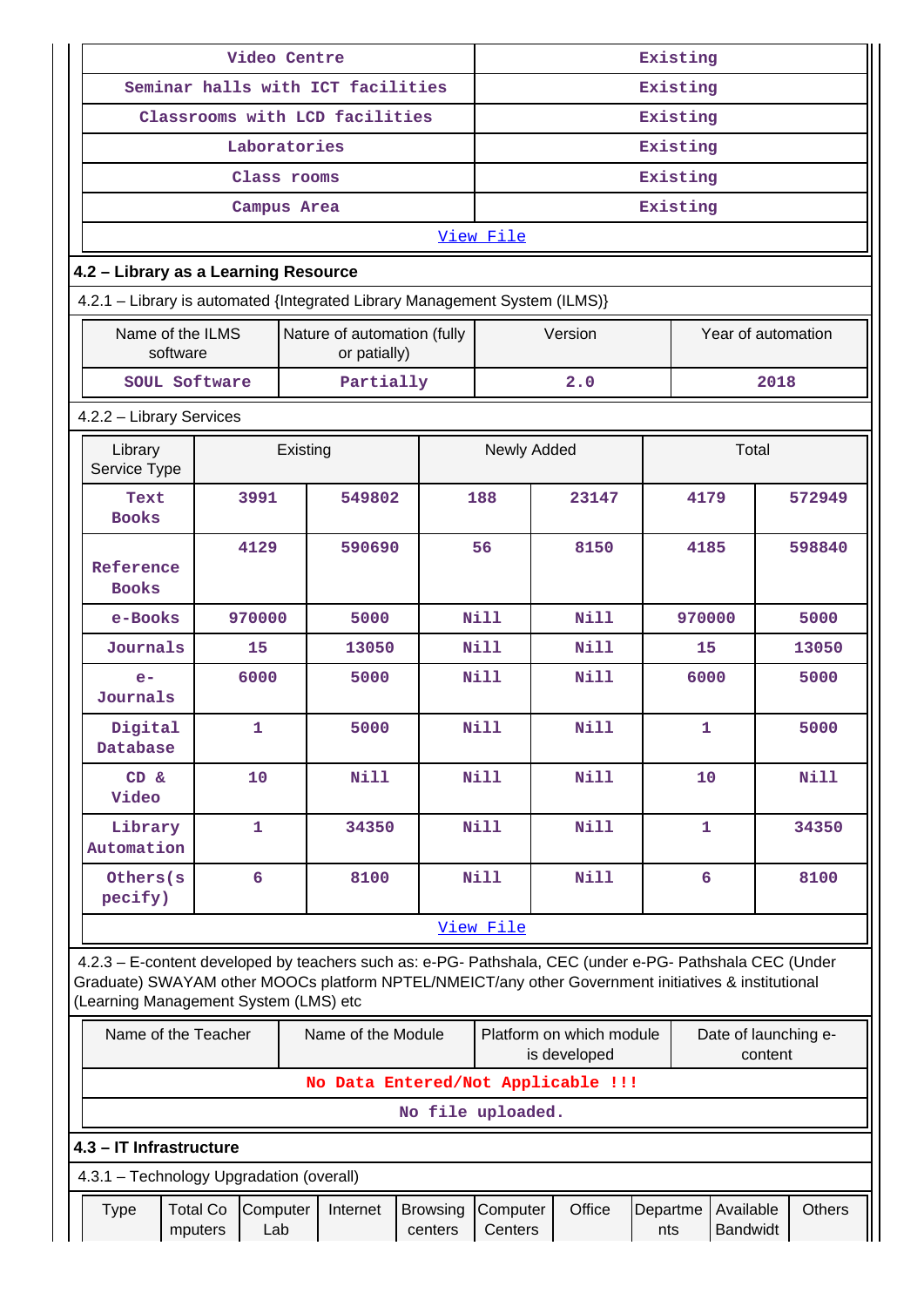|                                                                                                                                                                                                                                                                          |                                |              |              |             |   |              |   | h (MBPS/<br>GBPS)                                                                                                                                                                                                                                                                                                                                                                                                                                                                                                                                                                                                                                                                                                                                                                                                                                                                                                                                                                                                                                                                                                                                                                                                                                                                                                                                                                                                                                                                                                                                                                                                                                                                                                                                                                                                                                                                                                                                                                                                                                                                                                                                                                                                                                                                                                                                                                   |              |  |  |  |
|--------------------------------------------------------------------------------------------------------------------------------------------------------------------------------------------------------------------------------------------------------------------------|--------------------------------|--------------|--------------|-------------|---|--------------|---|-------------------------------------------------------------------------------------------------------------------------------------------------------------------------------------------------------------------------------------------------------------------------------------------------------------------------------------------------------------------------------------------------------------------------------------------------------------------------------------------------------------------------------------------------------------------------------------------------------------------------------------------------------------------------------------------------------------------------------------------------------------------------------------------------------------------------------------------------------------------------------------------------------------------------------------------------------------------------------------------------------------------------------------------------------------------------------------------------------------------------------------------------------------------------------------------------------------------------------------------------------------------------------------------------------------------------------------------------------------------------------------------------------------------------------------------------------------------------------------------------------------------------------------------------------------------------------------------------------------------------------------------------------------------------------------------------------------------------------------------------------------------------------------------------------------------------------------------------------------------------------------------------------------------------------------------------------------------------------------------------------------------------------------------------------------------------------------------------------------------------------------------------------------------------------------------------------------------------------------------------------------------------------------------------------------------------------------------------------------------------------------|--------------|--|--|--|
| Existin<br>g                                                                                                                                                                                                                                                             | 18                             | 1            | 1            | 1           | 1 | 1            | 9 | $\mathbf{z}$<br>5                                                                                                                                                                                                                                                                                                                                                                                                                                                                                                                                                                                                                                                                                                                                                                                                                                                                                                                                                                                                                                                                                                                                                                                                                                                                                                                                                                                                                                                                                                                                                                                                                                                                                                                                                                                                                                                                                                                                                                                                                                                                                                                                                                                                                                                                                                                                                                   |              |  |  |  |
| Added                                                                                                                                                                                                                                                                    | $\mathbf{2}$                   | $\mathbf{O}$ | $\mathbf{O}$ | $\mathbf 0$ | 0 | $\mathbf{O}$ | 0 | 0                                                                                                                                                                                                                                                                                                                                                                                                                                                                                                                                                                                                                                                                                                                                                                                                                                                                                                                                                                                                                                                                                                                                                                                                                                                                                                                                                                                                                                                                                                                                                                                                                                                                                                                                                                                                                                                                                                                                                                                                                                                                                                                                                                                                                                                                                                                                                                                   | $\mathbf{0}$ |  |  |  |
| Total                                                                                                                                                                                                                                                                    | 20                             | 1            | 1            | 1           | 1 | 1            | 9 | 2                                                                                                                                                                                                                                                                                                                                                                                                                                                                                                                                                                                                                                                                                                                                                                                                                                                                                                                                                                                                                                                                                                                                                                                                                                                                                                                                                                                                                                                                                                                                                                                                                                                                                                                                                                                                                                                                                                                                                                                                                                                                                                                                                                                                                                                                                                                                                                                   | 5            |  |  |  |
| 4.3.2 - Bandwidth available of internet connection in the Institution (Leased line)                                                                                                                                                                                      |                                |              |              |             |   |              |   |                                                                                                                                                                                                                                                                                                                                                                                                                                                                                                                                                                                                                                                                                                                                                                                                                                                                                                                                                                                                                                                                                                                                                                                                                                                                                                                                                                                                                                                                                                                                                                                                                                                                                                                                                                                                                                                                                                                                                                                                                                                                                                                                                                                                                                                                                                                                                                                     |              |  |  |  |
|                                                                                                                                                                                                                                                                          | 2 MBPS/ GBPS                   |              |              |             |   |              |   |                                                                                                                                                                                                                                                                                                                                                                                                                                                                                                                                                                                                                                                                                                                                                                                                                                                                                                                                                                                                                                                                                                                                                                                                                                                                                                                                                                                                                                                                                                                                                                                                                                                                                                                                                                                                                                                                                                                                                                                                                                                                                                                                                                                                                                                                                                                                                                                     |              |  |  |  |
|                                                                                                                                                                                                                                                                          | 4.3.3 - Facility for e-content |              |              |             |   |              |   |                                                                                                                                                                                                                                                                                                                                                                                                                                                                                                                                                                                                                                                                                                                                                                                                                                                                                                                                                                                                                                                                                                                                                                                                                                                                                                                                                                                                                                                                                                                                                                                                                                                                                                                                                                                                                                                                                                                                                                                                                                                                                                                                                                                                                                                                                                                                                                                     |              |  |  |  |
| Name of the e-content development facility<br>Provide the link of the videos and media centre and<br>recording facility                                                                                                                                                  |                                |              |              |             |   |              |   |                                                                                                                                                                                                                                                                                                                                                                                                                                                                                                                                                                                                                                                                                                                                                                                                                                                                                                                                                                                                                                                                                                                                                                                                                                                                                                                                                                                                                                                                                                                                                                                                                                                                                                                                                                                                                                                                                                                                                                                                                                                                                                                                                                                                                                                                                                                                                                                     |              |  |  |  |
| No Data Entered/Not Applicable !!!                                                                                                                                                                                                                                       |                                |              |              |             |   |              |   |                                                                                                                                                                                                                                                                                                                                                                                                                                                                                                                                                                                                                                                                                                                                                                                                                                                                                                                                                                                                                                                                                                                                                                                                                                                                                                                                                                                                                                                                                                                                                                                                                                                                                                                                                                                                                                                                                                                                                                                                                                                                                                                                                                                                                                                                                                                                                                                     |              |  |  |  |
| 4.4 - Maintenance of Campus Infrastructure                                                                                                                                                                                                                               |                                |              |              |             |   |              |   |                                                                                                                                                                                                                                                                                                                                                                                                                                                                                                                                                                                                                                                                                                                                                                                                                                                                                                                                                                                                                                                                                                                                                                                                                                                                                                                                                                                                                                                                                                                                                                                                                                                                                                                                                                                                                                                                                                                                                                                                                                                                                                                                                                                                                                                                                                                                                                                     |              |  |  |  |
| 4.4.1 – Expenditure incurred on maintenance of physical facilities and academic support facilities, excluding salary<br>component, during the year                                                                                                                       |                                |              |              |             |   |              |   |                                                                                                                                                                                                                                                                                                                                                                                                                                                                                                                                                                                                                                                                                                                                                                                                                                                                                                                                                                                                                                                                                                                                                                                                                                                                                                                                                                                                                                                                                                                                                                                                                                                                                                                                                                                                                                                                                                                                                                                                                                                                                                                                                                                                                                                                                                                                                                                     |              |  |  |  |
| Assigned Budget on<br>Expenditure incurred on<br>Assigned budget on<br>Expenditure incurredon<br>academic facilities<br>maintenance of academic<br>physical facilities<br>maintenance of physical<br>facilities<br>facilites                                             |                                |              |              |             |   |              |   |                                                                                                                                                                                                                                                                                                                                                                                                                                                                                                                                                                                                                                                                                                                                                                                                                                                                                                                                                                                                                                                                                                                                                                                                                                                                                                                                                                                                                                                                                                                                                                                                                                                                                                                                                                                                                                                                                                                                                                                                                                                                                                                                                                                                                                                                                                                                                                                     |              |  |  |  |
| No Data Entered/Not Applicable !!!                                                                                                                                                                                                                                       |                                |              |              |             |   |              |   |                                                                                                                                                                                                                                                                                                                                                                                                                                                                                                                                                                                                                                                                                                                                                                                                                                                                                                                                                                                                                                                                                                                                                                                                                                                                                                                                                                                                                                                                                                                                                                                                                                                                                                                                                                                                                                                                                                                                                                                                                                                                                                                                                                                                                                                                                                                                                                                     |              |  |  |  |
| 4.4.2 – Procedures and policies for maintaining and utilizing physical, academic and support facilities - laboratory,<br>library, sports complex, computers, classrooms etc. (maximum 500 words) (information to be available in<br>institutional Website, provide link) |                                |              |              |             |   |              |   |                                                                                                                                                                                                                                                                                                                                                                                                                                                                                                                                                                                                                                                                                                                                                                                                                                                                                                                                                                                                                                                                                                                                                                                                                                                                                                                                                                                                                                                                                                                                                                                                                                                                                                                                                                                                                                                                                                                                                                                                                                                                                                                                                                                                                                                                                                                                                                                     |              |  |  |  |
|                                                                                                                                                                                                                                                                          |                                |              |              |             |   |              |   | The classrooms and departments of Institution clean regularly by the peons of<br>the college. The maintenance and repair work of building are undertaken and<br>whenever required. The major repair work of the furniture is undertaken during<br>the summer vacation. The services of carpenter are sought for the same. The<br>services of electricians are hired for power related problems and electric<br>maintenance of the college. Similarly the services of plumber are higher for<br>the maintenance, Proper care is taken to maintain Computers, Printers,<br>Photocopiers, Inverters by external expert service for the smooth functioning.<br>The head of the departments are given the responsibility to maintain the<br>equipments in their respective Laboratories. The respective departments<br>maintain stock register. The repair work is undertaken whenever required and<br>part of equipments and instruments are repaired or replaced as per the need.<br>The instructions for the safe handling of equipment are displayed for the<br>students on Laboratory notice board. Committies are formed to check the stock<br>of Laboratory, Office, Sports, NSS and Library department. This committee<br>checks the stock on the request of relevant department and recommands to<br>purchase new items and discard outdated. Hardware and Software: - The<br>maintenance of instruments and equipments is made properly. The care of<br>Institution's website is taken by the firm to which the yearly contract is<br>allotted. Software installation and Anti-virus, scan upgradation is undertaken<br>at regular intervals. The services of the technicians are saught for the repair<br>of Water Cooler, Fridge CCTV cameras, Air coolers and Water tanks for smooth<br>functioning and healty atmosphere of work. Library and Physical Department: -<br>The maintenance of the library holding is looked after by the librarian and<br>Library staff. The pest control work is undertaken. The book rack's cleaning<br>work is undertaken during the vacation. The maintenance of reading room is done<br>time to time for providing fresh atmosphere to readers and visitors of library.<br>Sports equipment's are supervised and maintained by the Director of Physical<br>Education. The list of required items is submitted to office by D.P.E. at the |              |  |  |  |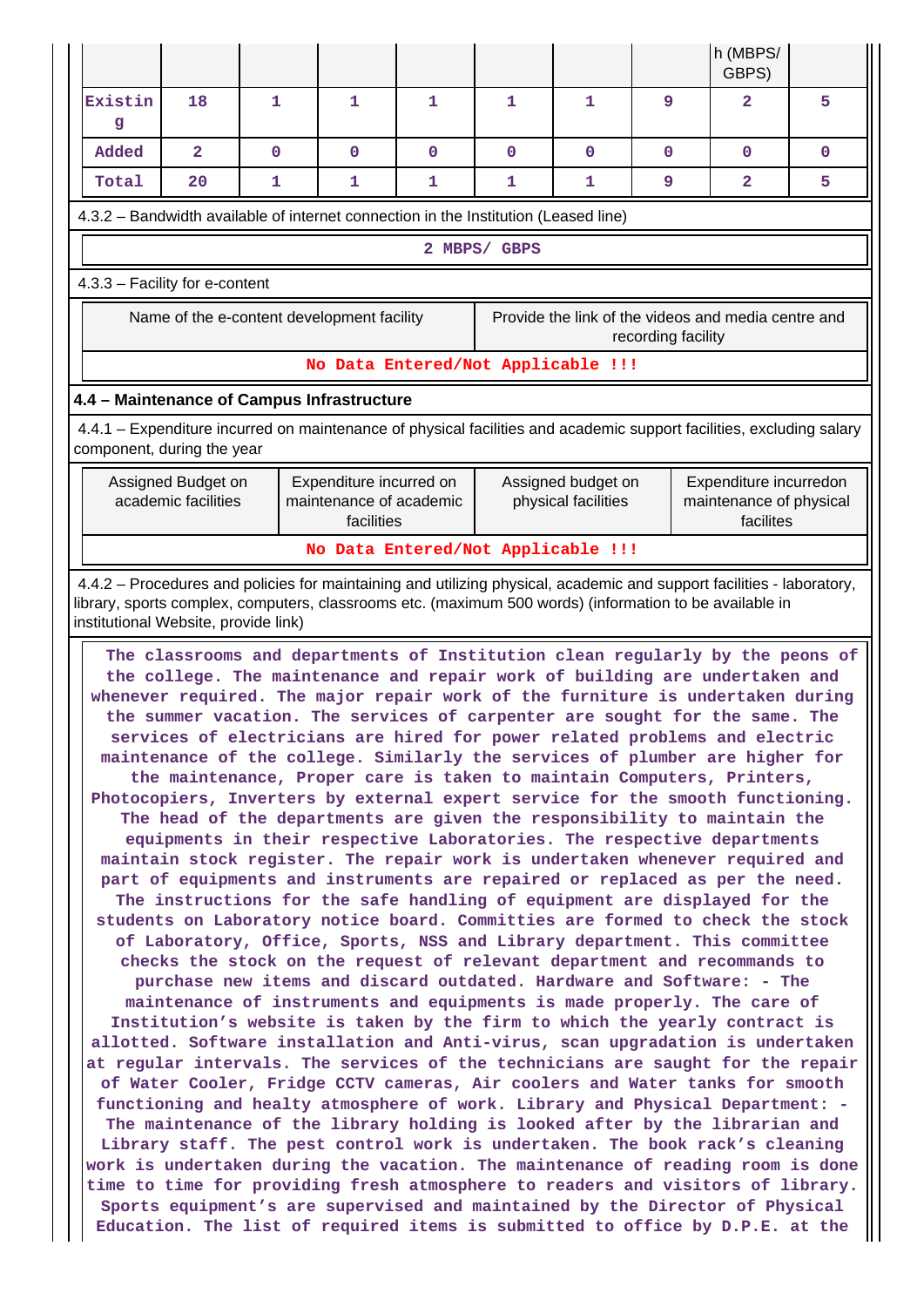**beginning of every academic session. Update and new sports equipment's are purchased and old and damaged items are discarded every year and record of the same is maintained by the director of physical education.**

<http://smcollegesheghat.in/Maintenance%20Policy.pdf>

## **CRITERION V – STUDENT SUPPORT AND PROGRESSION**

## **5.1 – Student Support**

5.1.1 – Scholarships and Financial Support

|                                         | Name/Title of the scheme | Number of students | Amount in Rupees |  |  |  |
|-----------------------------------------|--------------------------|--------------------|------------------|--|--|--|
| Financial Support<br>from institution   | Central<br>Government    | 181                | 242955           |  |  |  |
| Financial Support<br>from Other Sources |                          |                    |                  |  |  |  |
| a) National                             | Nill                     | Nill               | Nill             |  |  |  |
| b) International<br>Nill                |                          | Nill               | Nill             |  |  |  |
| View File                               |                          |                    |                  |  |  |  |

 5.1.2 – Number of capability enhancement and development schemes such as Soft skill development, Remedial coaching, Language lab, Bridge courses, Yoga, Meditation, Personal Counselling and Mentoring etc.,

| Name of the capability<br>enhancement scheme | Date of implemetation | Number of students<br>enrolled | Agencies involved                         |  |  |  |  |
|----------------------------------------------|-----------------------|--------------------------------|-------------------------------------------|--|--|--|--|
| Counselling<br>Mentoring                     | 12/01/2019            | 72                             | NSS Dept/<br><b>IOAC</b>                  |  |  |  |  |
| Meditation                                   | 06/06/2018            | 45                             | NSS Dept/ IQAC                            |  |  |  |  |
| Career<br>Counselling Cell                   | 19/09/2018            | 76                             | Career<br>Counselling Cell<br><b>IOAC</b> |  |  |  |  |
| Training<br>Placement                        | 18/08/2018            | 81                             | Economics Dept.                           |  |  |  |  |
| -- -<br>_ . -                                |                       |                                |                                           |  |  |  |  |

[View File](https://assessmentonline.naac.gov.in/public/Postacc/Development_Schemes/17418_Development_Schemes_1640761312.xls)

 5.1.3 – Students benefited by guidance for competitive examinations and career counselling offered by the institution during the year

| Year                                                                                                                                                           | Name of the<br>scheme | Number of<br>benefited<br>students for<br>competitive<br>examination | Number of<br>benefited<br>students by<br>career<br>counseling<br>activities | Number of<br>students who<br>have passedin<br>the comp. exam | Number of<br>studentsp placed |  |  |
|----------------------------------------------------------------------------------------------------------------------------------------------------------------|-----------------------|----------------------------------------------------------------------|-----------------------------------------------------------------------------|--------------------------------------------------------------|-------------------------------|--|--|
| No Data Entered/Not Applicable !!!                                                                                                                             |                       |                                                                      |                                                                             |                                                              |                               |  |  |
| No file uploaded.                                                                                                                                              |                       |                                                                      |                                                                             |                                                              |                               |  |  |
| 5.1.4 – Institutional mechanism for transparency, timely redressal of student grievances, Prevention of sexual<br>harassment and ragging cases during the year |                       |                                                                      |                                                                             |                                                              |                               |  |  |
| Avg. number of days for grievance<br>Number of grievances redressed<br>Total grievances received<br>redressal                                                  |                       |                                                                      |                                                                             |                                                              |                               |  |  |
| No Data Entered/Not Applicable !!!                                                                                                                             |                       |                                                                      |                                                                             |                                                              |                               |  |  |
| 5.2 – Student Progression                                                                                                                                      |                       |                                                                      |                                                                             |                                                              |                               |  |  |
| 5.2.1 – Details of campus placement during the year                                                                                                            |                       |                                                                      |                                                                             |                                                              |                               |  |  |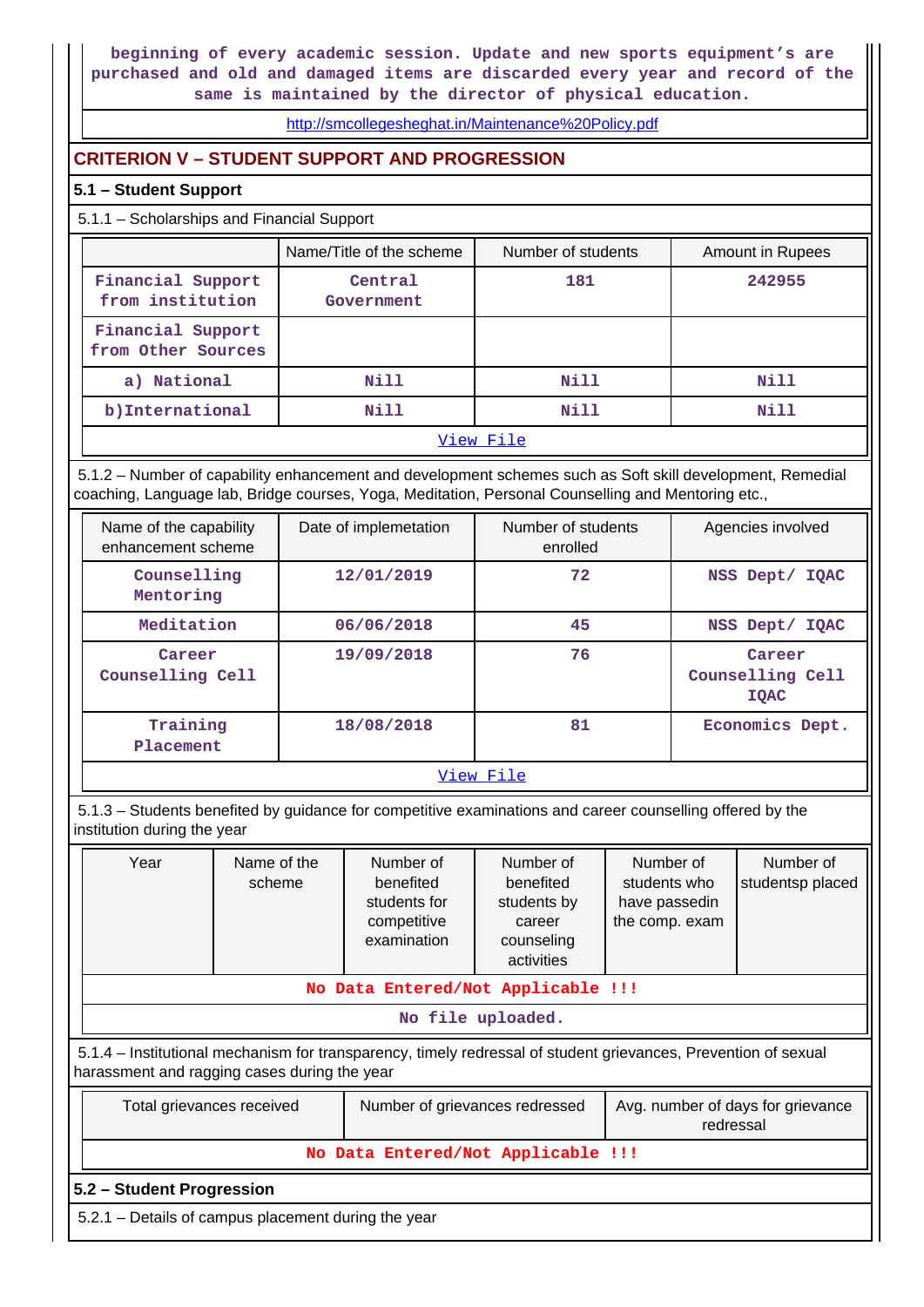|                                                                                                                                                                                        | On campus                                                   |  |                                                                    |                                   | Off campus        |                                                             |                                      |                                         |                                     |  |
|----------------------------------------------------------------------------------------------------------------------------------------------------------------------------------------|-------------------------------------------------------------|--|--------------------------------------------------------------------|-----------------------------------|-------------------|-------------------------------------------------------------|--------------------------------------|-----------------------------------------|-------------------------------------|--|
| Nameof<br>organizations<br>visited                                                                                                                                                     | Number of<br>students<br>participated                       |  | Number of<br>Nameof<br>stduents placed<br>organizations<br>visited |                                   |                   |                                                             |                                      | Number of<br>students<br>participated   | Number of<br>stduents placed        |  |
|                                                                                                                                                                                        |                                                             |  |                                                                    |                                   |                   | No Data Entered/Not Applicable !!!                          |                                      |                                         |                                     |  |
|                                                                                                                                                                                        |                                                             |  |                                                                    |                                   | No file uploaded. |                                                             |                                      |                                         |                                     |  |
| 5.2.2 - Student progression to higher education in percentage during the year                                                                                                          |                                                             |  |                                                                    |                                   |                   |                                                             |                                      |                                         |                                     |  |
| Year                                                                                                                                                                                   | Number of<br>students<br>enrolling into<br>higher education |  | Programme<br>graduated from                                        |                                   |                   | Depratment<br>graduated from                                |                                      | Name of<br>institution joined           | Name of<br>programme<br>admitted to |  |
| 2019                                                                                                                                                                                   | 15                                                          |  | <b>BA</b><br><b>BA</b>                                             |                                   |                   |                                                             | Mahatma<br>Fule<br>College,<br>Warud | Science,<br>Economics,<br>Marathi       | Political                           |  |
|                                                                                                                                                                                        |                                                             |  |                                                                    |                                   | View File         |                                                             |                                      |                                         |                                     |  |
| 5.2.3 - Students qualifying in state/ national/ international level examinations during the year<br>(eg:NET/SET/SLET/GATE/GMAT/CAT/GRE/TOFEL/Civil Services/State Government Services) |                                                             |  |                                                                    |                                   |                   |                                                             |                                      |                                         |                                     |  |
|                                                                                                                                                                                        | <b>Items</b>                                                |  |                                                                    |                                   |                   |                                                             |                                      | Number of students selected/ qualifying |                                     |  |
|                                                                                                                                                                                        |                                                             |  |                                                                    |                                   |                   | No Data Entered/Not Applicable !!!                          |                                      |                                         |                                     |  |
|                                                                                                                                                                                        |                                                             |  |                                                                    |                                   | No file uploaded. |                                                             |                                      |                                         |                                     |  |
| 5.2.4 – Sports and cultural activities / competitions organised at the institution level during the year                                                                               |                                                             |  |                                                                    |                                   |                   |                                                             |                                      |                                         |                                     |  |
|                                                                                                                                                                                        | Activity                                                    |  |                                                                    | Level                             |                   |                                                             |                                      | Number of Participants                  |                                     |  |
|                                                                                                                                                                                        | Intercollegiate Essay<br>Competition                        |  |                                                                    |                                   | District level    |                                                             |                                      |                                         | 25                                  |  |
|                                                                                                                                                                                        | Marathi kavya Sameelan                                      |  |                                                                    |                                   | Institution       |                                                             |                                      |                                         | 150                                 |  |
|                                                                                                                                                                                        | Gramgita Jivan Vikas<br>Pariksha                            |  |                                                                    |                                   |                   | Institution<br>105                                          |                                      |                                         |                                     |  |
|                                                                                                                                                                                        | <b>Research Paper</b><br>Competition                        |  |                                                                    |                                   |                   | Institution<br>15                                           |                                      |                                         |                                     |  |
|                                                                                                                                                                                        | Story Writing and<br>Building Competition                   |  |                                                                    |                                   | Institution       |                                                             |                                      |                                         | 40                                  |  |
|                                                                                                                                                                                        | Quiz                                                        |  |                                                                    |                                   | Institution       | 81                                                          |                                      |                                         |                                     |  |
|                                                                                                                                                                                        | Athletics                                                   |  |                                                                    |                                   |                   | Institution<br>10                                           |                                      |                                         |                                     |  |
|                                                                                                                                                                                        | RanRagini Mahotsav                                          |  |                                                                    |                                   | Institution       |                                                             |                                      |                                         | 12                                  |  |
|                                                                                                                                                                                        | Taicando                                                    |  |                                                                    |                                   | Institution       |                                                             |                                      |                                         | $\overline{2}$                      |  |
|                                                                                                                                                                                        | Cross Country<br>Competition                                |  |                                                                    |                                   | Institution       |                                                             |                                      |                                         | 5                                   |  |
|                                                                                                                                                                                        |                                                             |  |                                                                    |                                   | View File         |                                                             |                                      |                                         |                                     |  |
| 5.3 - Student Participation and Activities                                                                                                                                             |                                                             |  |                                                                    |                                   |                   |                                                             |                                      |                                         |                                     |  |
| 5.3.1 - Number of awards/medals for outstanding performance in sports/cultural activities at national/international<br>level (award for a team event should be counted as one)         |                                                             |  |                                                                    |                                   |                   |                                                             |                                      |                                         |                                     |  |
| Year                                                                                                                                                                                   | Name of the<br>award/medal                                  |  | National/<br>Internaional                                          | Number of<br>awards for<br>Sports |                   | Student ID<br>Number of<br>awards for<br>number<br>Cultural |                                      |                                         | Name of the<br>student              |  |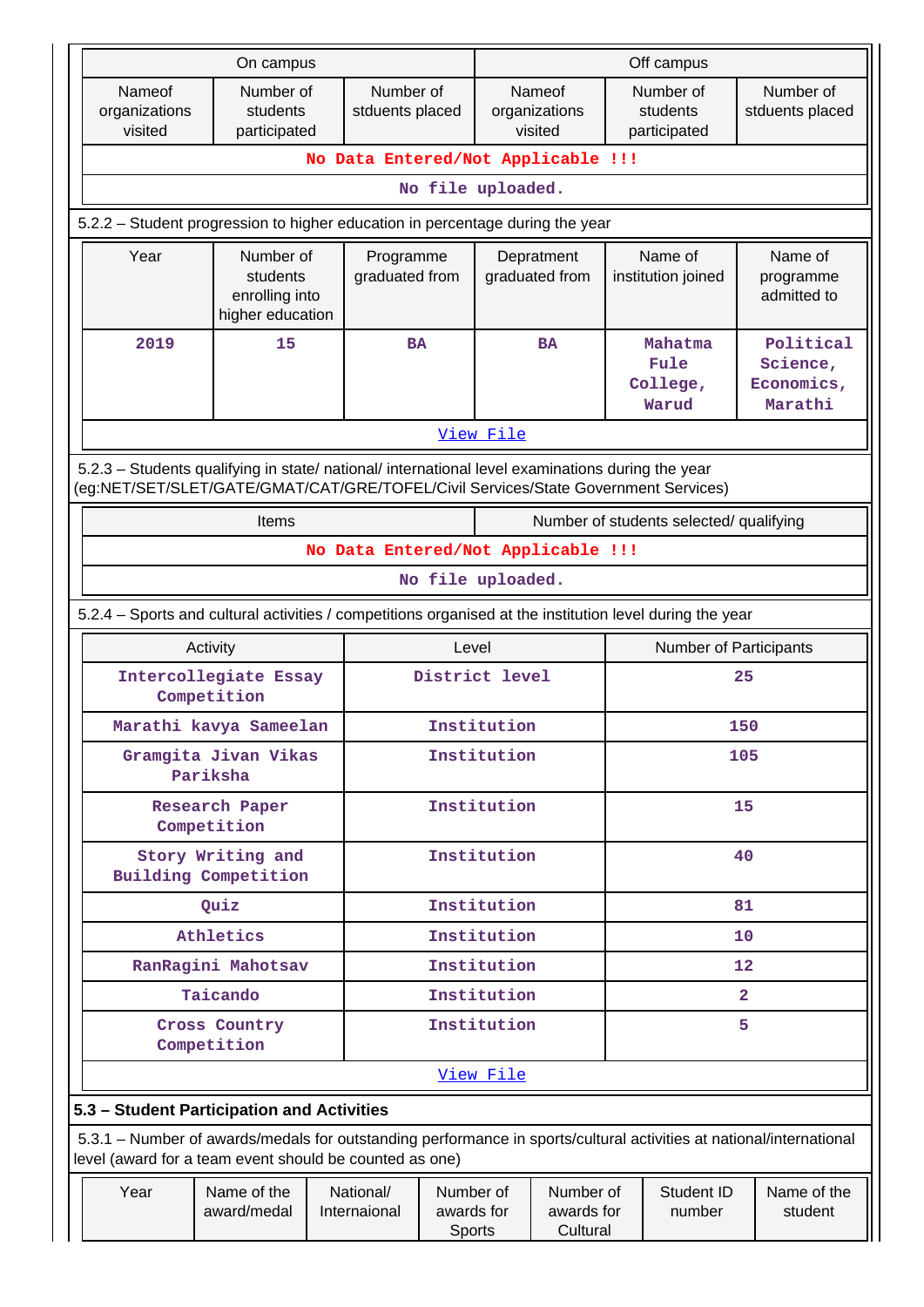**No Data Entered/Not Applicable !!!**

**No file uploaded.**

 5.3.2 – Activity of Student Council & representation of students on academic & administrative bodies/committees of the institution (maximum 500 words)

 **It is mandatory to establish college students council as per the provision made in Maharashtra Public University Act 2016 under sub section (3) of the section 99 to look after the welfare of the students to promote and coordinate extra curricular activities of different association for better corporate life. As a state government and the affiliating university did not issue permission to hold the election to form students' council because of policy matter. There fore the institution couldnt established student council in the academic year 2018-19. The institution recognized the importance of involvement of students in the decision making bodies to achieves desirable effect to achieve excellent quality education . keeping this objective in view , the institution ensure the participation of students in the important committee and bodies . Maharashtra Public University Act 2016 has made the representation of student mandatory in college Development Council (CDC). There are number of committee established by the institution contenting the participation of students, such as IQAC committee, College Magazine Committee, Library Committee, Anti Sexual Harassment Cell( Internal Complent Committee), NSS Advisory Committee, Anti Ragging Committee having student members for impartial and transparent functioning. Title of the committee Number of students participate IQAC committee 01 College Magazine Committee 04 Library Committee 01 Anti Sexual Harassment Cell ( Internal Compliant Committee) 02 Anti Ragging Committee 02 NSS Advisory Committee 02**

#### **5.4 – Alumni Engagement**

5.4.1 – Whether the institution has registered Alumni Association?

 **Yes**

 **The istitution has a registered Alumni association. The Alumni association holds regular meeting ang contributes significantly to the activities organized by the institution. The Alumni Association in collaboration with IQAC and other departments organizes activities. In-spite of this our institution organizes Alumni meet once in a year. Similarly Alumni are invited in NSS Special camp to share their views and experiences with the students so that student could be motivated from the knowledge point of view.**

5.4.2 – No. of enrolled Alumni:

**1 35** 

5.4.3 – Alumni contribution during the year (in Rupees) :

**8500** 

5.4.4 – Meetings/activities organized by Alumni Association :

**2**

#### **CRITERION VI – GOVERNANCE, LEADERSHIP AND MANAGEMENT**

#### **6.1 – Institutional Vision and Leadership**

 6.1.1 – Mention two practices of decentralization and participative management during the last year (maximum 500 words)

 **1. Mentor Mentee Programme :The institution implements Mentor Mentee programme to care educational and personal problems of the students. Holistic development of student is brought about by imparting need-based knowledge inculcate more**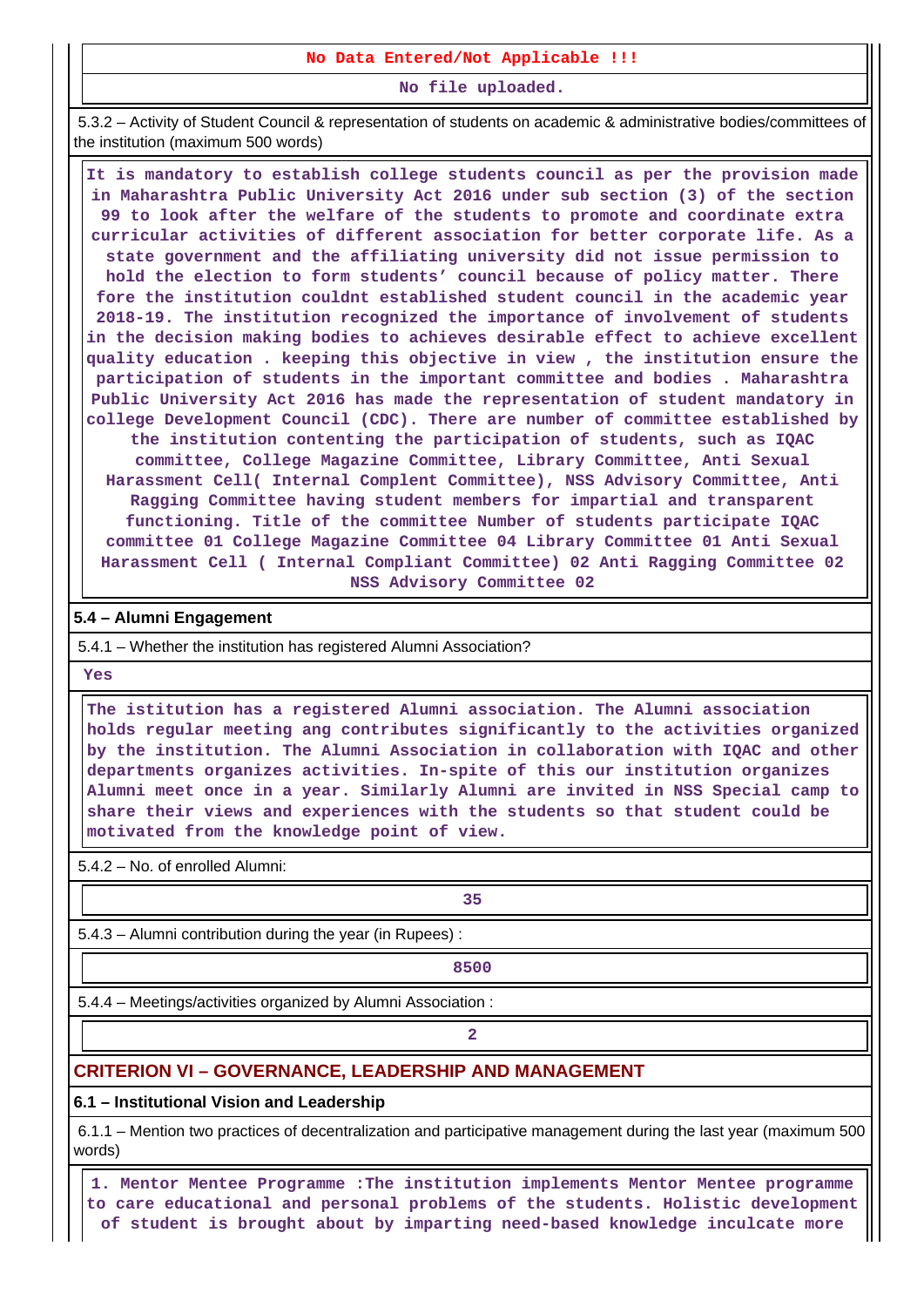**values and developing up skill in order to produce ideal citizens. Equity and transparency in the mission process leads to admit of students from divergent section of community. Therefore, it finds very difficult to check out the overall performance of the students as they are large in numbers so to point out the performance of academic, social, cultural and intellectual basis, The Principal, Chairman of the committee allotted 25 to 27 students to each faculty member including Principal himself, Director of Physical Education and Librarian of the college. The Chairman of this committee made nine batches as teacher-student ratio 1:25. So each teacher has to look after allover performance of 25 students out of 262. Therefore, one teacher finds easy responsibility to keep special attention to limited students The faculties have to check out the student response to attendance, unit tests, Terminal examination and his/her performance in social and cultural activities. As a result, it is seen that healthy relations between the teachers and students can raise confidence among student and turn them towards way of success in curricular, cultural and extension activities and finally inculcate the sense of moral responsibility to be ideal citizens. Students of the institutions have given good response to Mentor-Mentee programme hence it may be called it is one of the best practice of the institution. 2. Women Awareness Programme: is introduced in the college with initiative of Home Economics department. Number of programs relating women awareness have been organized. But the rate of women problem is increase in last some years. Therefore, college constituted "Woman Development Cell" and Department of Home Economics can made a small attempt by conducting various activities under the "Women Awareness Programme". The activities like rallies against women foeticide, rallies against dowry death, lecture on gender equality and programme on various burning issues are organized. Guidance program for women on "Bachat Gat" are arranged in adopted village to update their knowledge in development point of view. Students of the college has given better response to "Woman Awareness programme" It is also seen that female students spontaneously come forward to organise various activities, almost all the girls students and their female parents participate in it. As a result small change in the local and the tribal society can be seen that admission rate of female is increase in the institution. It is also fact that some of the female students joined police force and some of them have started their own small business like Beauty Parlors, Cloth stitching Centre and number of female students are studying hard for competitive examinations. Hence it may be called that "Women Awareness Programme" inspired and motivated number of girls students to choose proper path of life in the success of this programme.**

| Partial                                                                                                               |                                                                                                                                                                                                                                                                                                                                                                                                                                         |  |  |  |  |  |
|-----------------------------------------------------------------------------------------------------------------------|-----------------------------------------------------------------------------------------------------------------------------------------------------------------------------------------------------------------------------------------------------------------------------------------------------------------------------------------------------------------------------------------------------------------------------------------|--|--|--|--|--|
| 6.2 - Strategy Development and Deployment                                                                             |                                                                                                                                                                                                                                                                                                                                                                                                                                         |  |  |  |  |  |
| 6.2.1 – Quality improvement strategies adopted by the institution for each of the following (with in 100 words each): |                                                                                                                                                                                                                                                                                                                                                                                                                                         |  |  |  |  |  |
| <b>Strategy Type</b>                                                                                                  | <b>Details</b>                                                                                                                                                                                                                                                                                                                                                                                                                          |  |  |  |  |  |
| Admission of Students                                                                                                 | The admission committee ensure<br>transparency in the admission process.<br>The college provides an annually<br>updated College prospectus containing<br>information regarding the courses<br>available in the college and their<br>intake capacities along with other<br>information relating to the admission<br>process. Students are admitted strictly<br>according to University / State<br>Government rules. The state Government |  |  |  |  |  |

6.1.2 – Does the institution have a Management Information System (MIS)?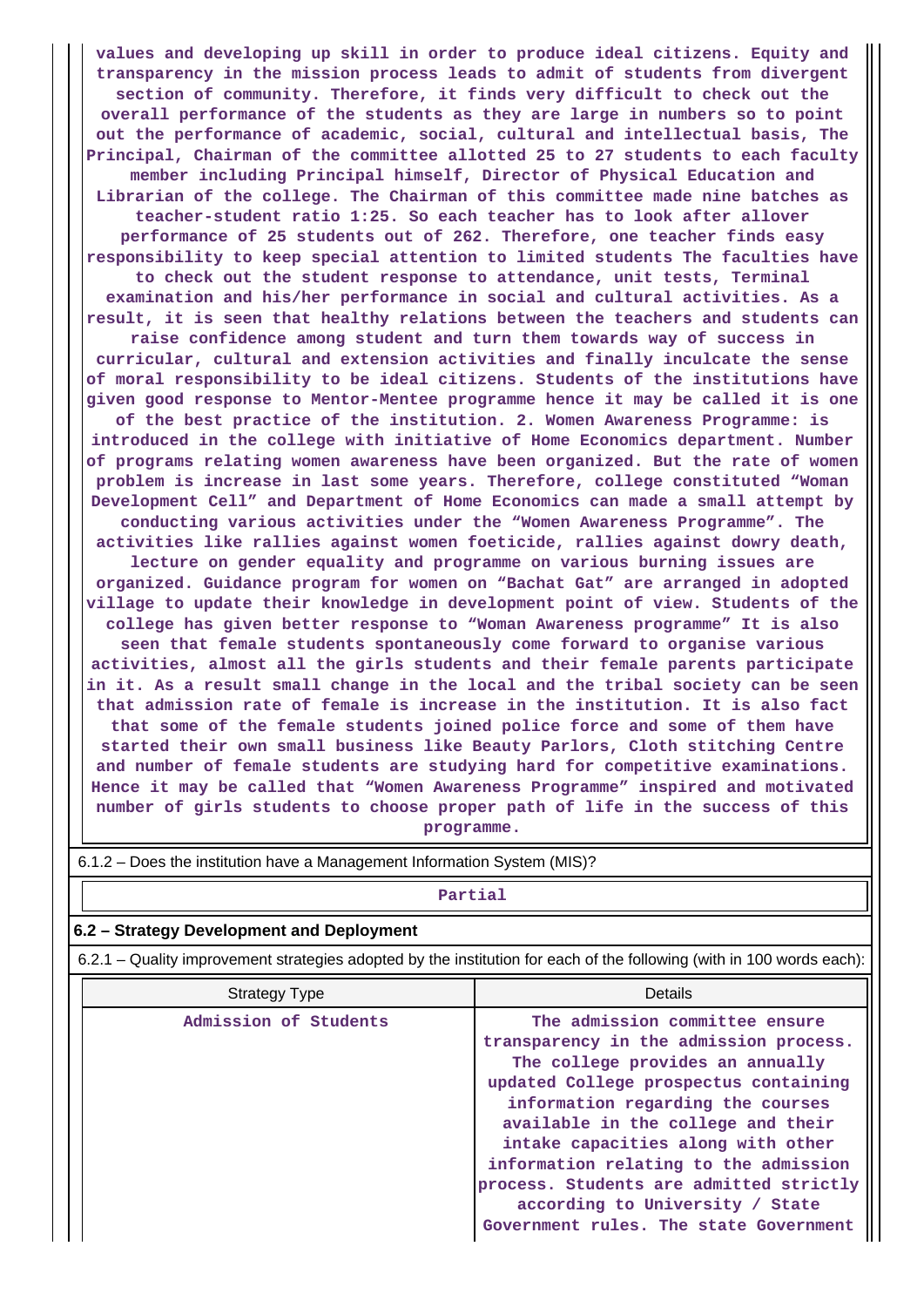|                                                               | has prescribed a stipulated quota for<br>different section of students SC, ST,<br>VJ/NT and OBC. This is taken in to the<br>consideration during admission process<br>in the college.                                                                                                                                                                                                                                                                              |
|---------------------------------------------------------------|--------------------------------------------------------------------------------------------------------------------------------------------------------------------------------------------------------------------------------------------------------------------------------------------------------------------------------------------------------------------------------------------------------------------------------------------------------------------|
| Industry Interaction / Collaboration                          | MOU with Mauli Plastic Industry,<br>Shendurjanaghat for awareness of<br>Entrepreneurship                                                                                                                                                                                                                                                                                                                                                                           |
| Human Resource Management                                     | The performance of every staff<br>members is regularly assessed through<br>annual self appraisal, feedback from<br>students. . Teachers are encouraged for<br>orientation and refresher courses.<br>Teachers are also motivated to publish<br>research papers in conferences and<br>seminar and Journals. . Workshop on<br>computer literacy is organized for the<br>staff members. . College encourages<br>staff to become members of professional<br>association |
| Library, ICT and Physical<br>Infrastructure / Instrumentation | Library advisory committee is<br>constituted for the smooth function of<br>library. it also acts upon the feedback<br>received from the students. Up<br>gradation of computer system and<br>software is made time to time. The<br>college has adequate infrastructural<br>facilities to run the programme.                                                                                                                                                         |
| Research and Development                                      | The faculty members are encouraged to<br>gear up the research activity. The<br>faculty members are encouraged to<br>enhance professional competencies by<br>attending orientation, refresher<br>courses and short term courses. The<br>faculties are also encouraged to attend<br>conferences, workshops and paper<br>presentation and publication. Librarian<br>of our college Mr. R.G. Bobade also<br>submitted Ph.D. Thesis to SGBAU,<br>Amravati               |
| Examination and Evaluation                                    | The college examination committee<br>conducts college examination. The<br>schedule of examination and evaluation<br>methods of college and university<br>examination is explained to the<br>students. Continuous evaluation through<br>unit test, home assignments and common<br>test are carried out throughout the<br>academic session. Paper sets of various<br>examinations are available in the<br>library for the students                                   |
| Teaching and Learning                                         | The annual plan is prepared by the<br>institution. Strategies for Teaching<br>And Learning are adopted to bring in<br>qualitative enhancement. Information<br>regarding academic calendar is given at                                                                                                                                                                                                                                                              |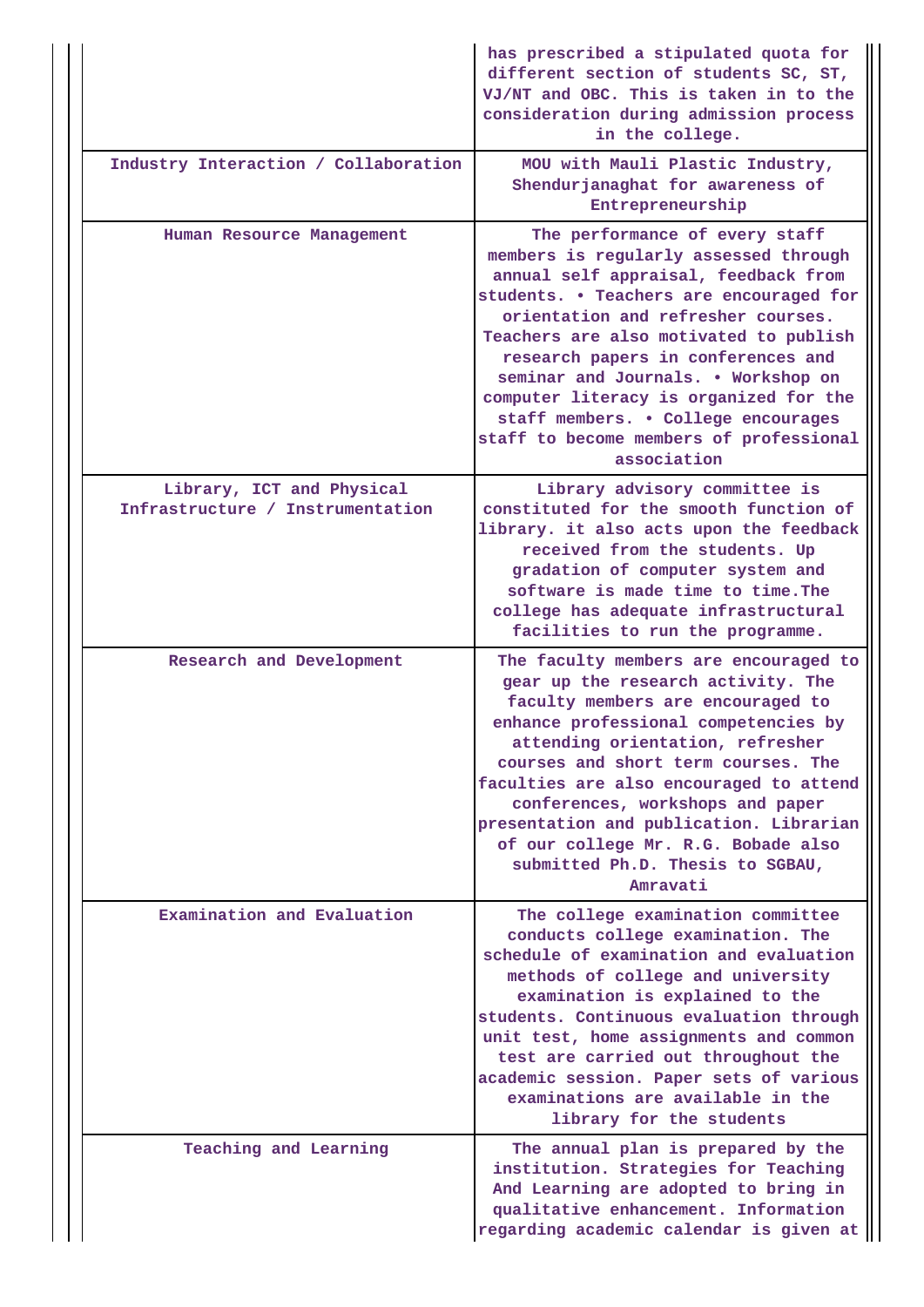|                        | the beginning of session to staff and<br>students and work accordingly Similarly<br>"Mentor-Mentee System" is involved in<br>the mentoring of students by the<br>teachers. Apart from Teaching<br>-Learning, students motivated and<br>guided to take part in co- curricular,<br>cultural, and extracurricular and<br>extension activities |
|------------------------|--------------------------------------------------------------------------------------------------------------------------------------------------------------------------------------------------------------------------------------------------------------------------------------------------------------------------------------------|
| Curriculum Development | The syllabus prescribed by Sant Gadge<br>Baba Amravati University Amravati is<br>followed by the college.                                                                                                                                                                                                                                  |

6.2.2 – Implementation of e-governance in areas of operations:

| E-governace area              | <b>Details</b>                                                                                                                                                                                                                                                                                                                                                                                                                                                                                                                                                                                                   |
|-------------------------------|------------------------------------------------------------------------------------------------------------------------------------------------------------------------------------------------------------------------------------------------------------------------------------------------------------------------------------------------------------------------------------------------------------------------------------------------------------------------------------------------------------------------------------------------------------------------------------------------------------------|
| Planning and Development      | IQA Cell ensures the policy of<br>ecorrespondence in the context of its<br>strategy plans, decisions notices for<br>all stakeholders. The college has made<br>mandatory for all the Departments,<br>Committees Cells to submit their<br>planning, reports any kind of writeup<br>in soft formats only.                                                                                                                                                                                                                                                                                                           |
| Administration                | Administration For effective<br>environment friendly administration,<br>The college campus is WiFi enabled. The<br>college has procured automation<br>software. This automation software has<br>separate modules for different<br>administrative tasks like admission,<br>scholarships, account finances, pay<br>roll and other support services.<br>Besides this, the college has installed<br>04 CCTV Cameras for surveillance. The<br>college campus is WiFi enabled. The<br>Principal have access to any kind of<br>administrative information. The college<br>updates central stock book in soft<br>format. |
| Finance and Accounts          | The College office maintned finance<br>and accounts. The reports regarding<br>Receipt payment, Daybook, Ledger etc.<br>are generated by the system. It is<br>maintained by Head clerk who acts as an<br>Accountant also. Head clerk is<br>responsible for the preparation of<br>draft accounts to be audited. After<br>consultation of Principal, he submits<br>draft account statements to Auditor<br>appointed by the Management.                                                                                                                                                                              |
| Student Admission and Support | The admission committee ensure<br>transparency in the admission process.<br>The college provides an annually<br>updated College prospectus containing<br>information regarding the courses<br>available in the college and their                                                                                                                                                                                                                                                                                                                                                                                 |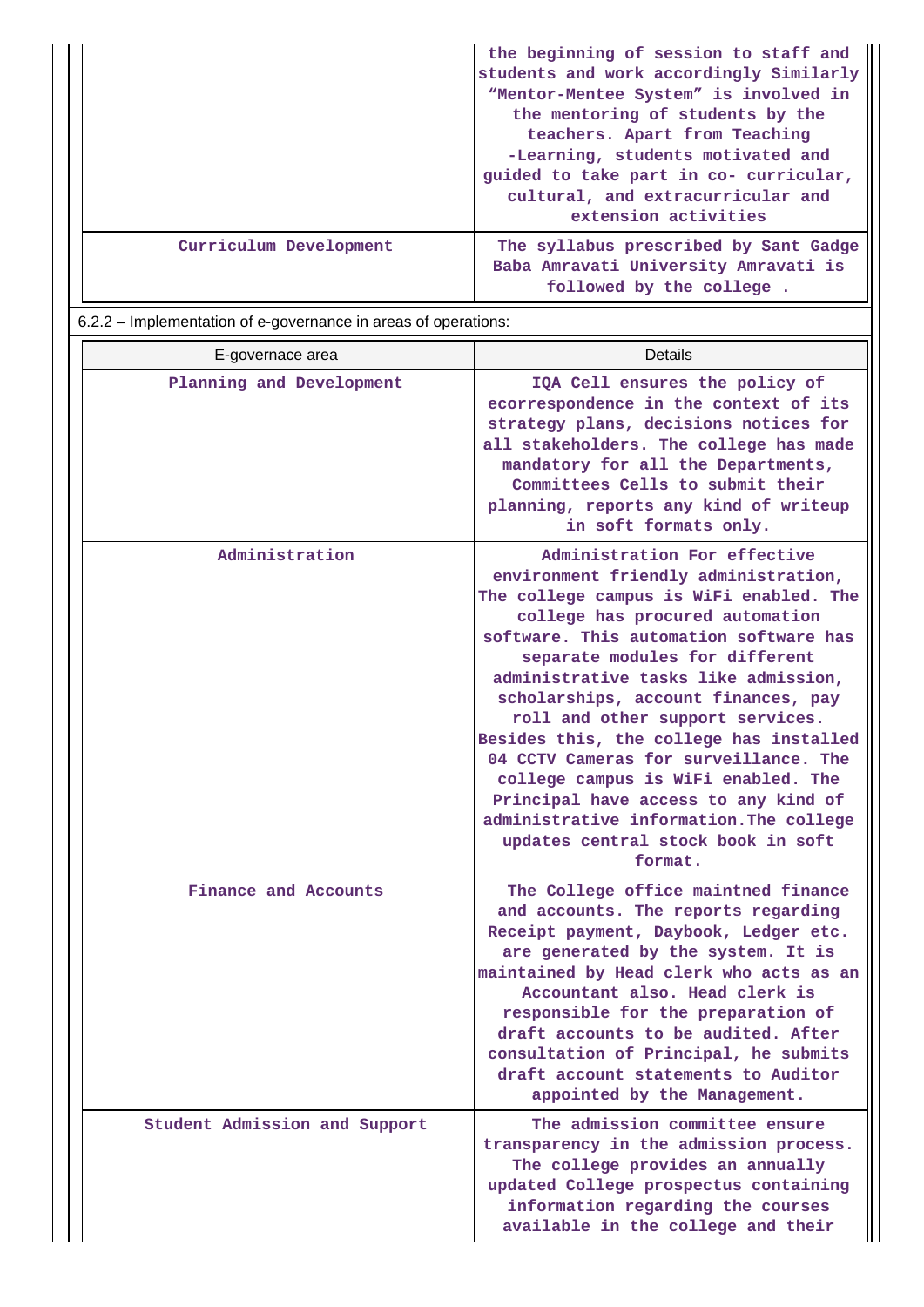|                                                                                                                                                                                            |  |                                                                                             |                                                                                                   |                                                                                                  |                   |  | intake capacities along with other<br>according to University / State                                                                                                                                             | Government rules.                                |   | information relating to the admission<br>process. Students are admitted strictly                                                                                                                              |
|--------------------------------------------------------------------------------------------------------------------------------------------------------------------------------------------|--|---------------------------------------------------------------------------------------------|---------------------------------------------------------------------------------------------------|--------------------------------------------------------------------------------------------------|-------------------|--|-------------------------------------------------------------------------------------------------------------------------------------------------------------------------------------------------------------------|--------------------------------------------------|---|---------------------------------------------------------------------------------------------------------------------------------------------------------------------------------------------------------------|
| Examination                                                                                                                                                                                |  |                                                                                             |                                                                                                   |                                                                                                  |                   |  | conducts college examination. The<br>methods of college and university<br>examination is explained to the<br>test are carried out throughout the<br>examinations are available in the<br>library for the students |                                                  |   | . The college examination committee<br>schedule of examination and evaluation<br>students. Continuous evaluation through<br>unit test, home assignments and common<br>academic session. Paper sets of various |
| 6.3 - Faculty Empowerment Strategies                                                                                                                                                       |  |                                                                                             |                                                                                                   |                                                                                                  |                   |  |                                                                                                                                                                                                                   |                                                  |   |                                                                                                                                                                                                               |
| 6.3.1 – Teachers provided with financial support to attend conferences / workshops and towards membership fee<br>of professional bodies during the year                                    |  |                                                                                             |                                                                                                   |                                                                                                  |                   |  |                                                                                                                                                                                                                   |                                                  |   |                                                                                                                                                                                                               |
| Year<br>Name of Teacher                                                                                                                                                                    |  |                                                                                             | Name of conference/<br>workshop attended<br>for which financial<br>support provided               | Name of the<br>Amount of support<br>professional body for<br>which membership<br>fee is provided |                   |  |                                                                                                                                                                                                                   |                                                  |   |                                                                                                                                                                                                               |
|                                                                                                                                                                                            |  |                                                                                             | No Data Entered/Not Applicable !!!                                                                |                                                                                                  |                   |  |                                                                                                                                                                                                                   |                                                  |   |                                                                                                                                                                                                               |
|                                                                                                                                                                                            |  |                                                                                             |                                                                                                   |                                                                                                  | No file uploaded. |  |                                                                                                                                                                                                                   |                                                  |   |                                                                                                                                                                                                               |
| 6.3.2 - Number of professional development / administrative training programmes organized by the College for<br>teaching and non teaching staff during the year                            |  |                                                                                             |                                                                                                   |                                                                                                  |                   |  |                                                                                                                                                                                                                   |                                                  |   |                                                                                                                                                                                                               |
| Year                                                                                                                                                                                       |  | Title of the<br>professional<br>development<br>programme<br>organised for<br>teaching staff | Title of the<br>administrative<br>training<br>programme<br>organised for<br>non-teaching<br>staff |                                                                                                  | From date         |  | To Date                                                                                                                                                                                                           | Number of<br>participants<br>(Teaching<br>staff) |   | Number of<br>participants<br>(non-teaching<br>staff)                                                                                                                                                          |
| 2019                                                                                                                                                                                       |  | <b>ICT</b><br>Training                                                                      | <b>Nill</b>                                                                                       |                                                                                                  | Nill              |  | 13/03/2019                                                                                                                                                                                                        | 9                                                |   | 5                                                                                                                                                                                                             |
|                                                                                                                                                                                            |  |                                                                                             |                                                                                                   |                                                                                                  | View File         |  |                                                                                                                                                                                                                   |                                                  |   |                                                                                                                                                                                                               |
| 6.3.3 - No. of teachers attending professional development programmes, viz., Orientation Programme, Refresher<br>Course, Short Term Course, Faculty Development Programmes during the year |  |                                                                                             |                                                                                                   |                                                                                                  |                   |  |                                                                                                                                                                                                                   |                                                  |   |                                                                                                                                                                                                               |
| Title of the<br>Number of teachers<br>professional<br>who attended<br>development<br>programme                                                                                             |  |                                                                                             | From Date                                                                                         | To date                                                                                          |                   |  |                                                                                                                                                                                                                   | Duration                                         |   |                                                                                                                                                                                                               |
| Faculty<br>Development<br>Programmes                                                                                                                                                       |  | 1                                                                                           |                                                                                                   |                                                                                                  | 29/10/2018        |  | 03/11/2018                                                                                                                                                                                                        |                                                  | 6 |                                                                                                                                                                                                               |
| Orientation<br>Programme                                                                                                                                                                   |  |                                                                                             | 1                                                                                                 |                                                                                                  | 02/07/2018        |  | 31/07/2018                                                                                                                                                                                                        |                                                  |   | 30                                                                                                                                                                                                            |
| View File                                                                                                                                                                                  |  |                                                                                             |                                                                                                   |                                                                                                  |                   |  |                                                                                                                                                                                                                   |                                                  |   |                                                                                                                                                                                                               |

6.3.4 – Faculty and Staff recruitment (no. for permanent recruitment):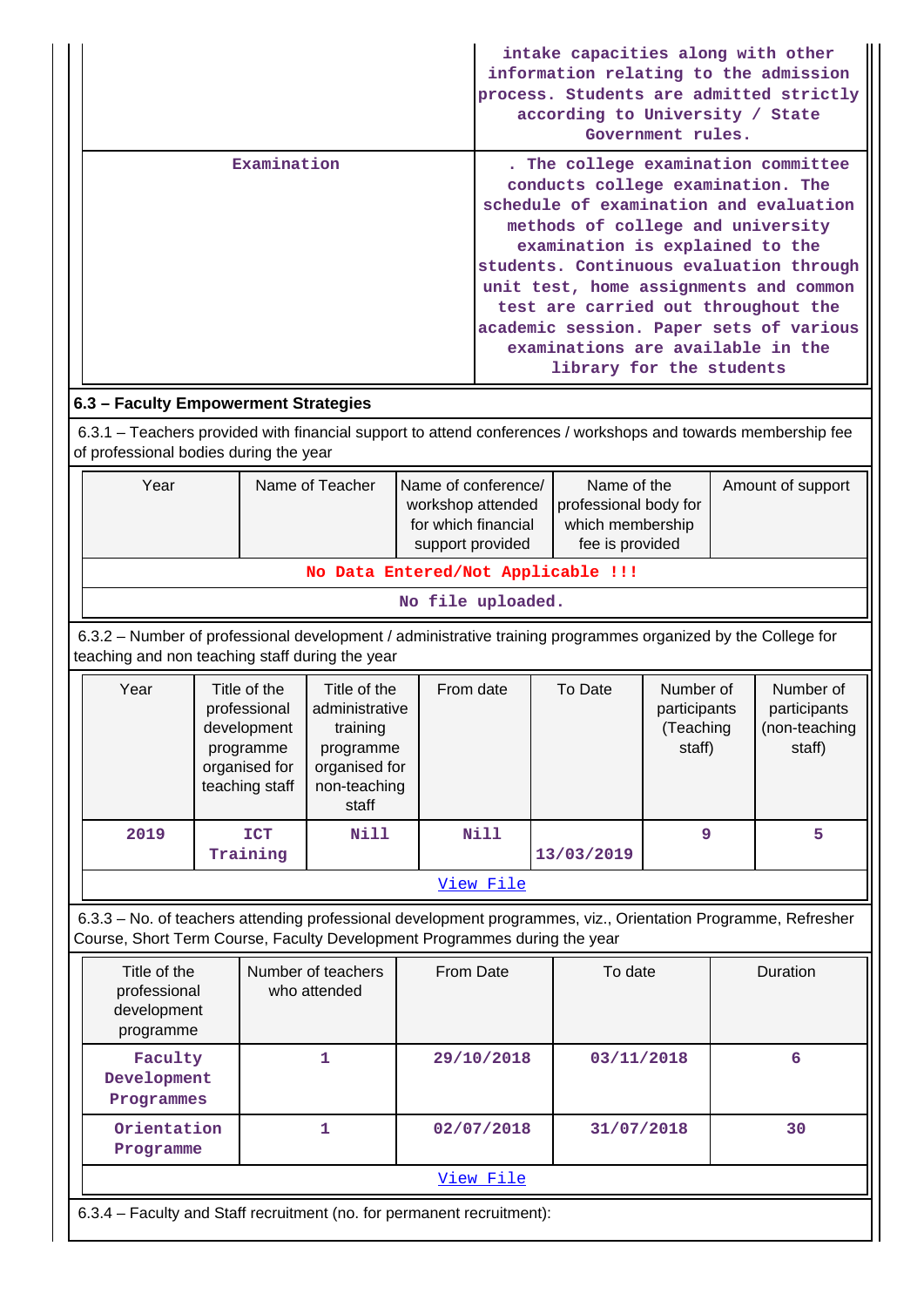| Teaching                                                                                      |  |                                                                          | Non-teaching            |                 |                                                                                 |  |
|-----------------------------------------------------------------------------------------------|--|--------------------------------------------------------------------------|-------------------------|-----------------|---------------------------------------------------------------------------------|--|
| Permanent                                                                                     |  | <b>Full Time</b>                                                         | Permanent               |                 | Full Time                                                                       |  |
| No Data Entered/Not Applicable !!!                                                            |  |                                                                          |                         |                 |                                                                                 |  |
| $6.3.5$ – Welfare schemes for                                                                 |  |                                                                          |                         |                 |                                                                                 |  |
| Teaching<br>Non-teaching                                                                      |  |                                                                          |                         | <b>Students</b> |                                                                                 |  |
| 1. Provident Fund 2.<br>Group Insurance. 3. Loan<br>facility up to 10 lakhs<br>through Credit |  | Insurance. 3. Loan<br>facility up to 5 lakhs<br>through Credit           | Provident Fund 2. Group |                 | Various GOI<br>scholarships including<br>minority, physically<br>challenged and |  |
| cooperative Society. 4.<br>Emergency loan of Rs.<br>20000/in addition to                      |  | cooperative Society. 4.<br>Emergency loan of Rs.<br>20000/in addition to |                         |                 | Exservicemen 2. Book Bank<br>facility 3. Career<br>Counselling Cell 4.          |  |

**regular loan. 5. Insurance cover of Rs. 1 lakh to credit loan. 6.Medical reimbursement 7. Purchase of various items on credit through Student consumer store.**

**Internet facility through Cell 5. Grievance Redressal Cell 6. Students' consumer store 7. Extraguidance to meritorious students 8. Students' Safety insurance 9.Extra books for needy as well as meritorious student 10.Teacher Guardian Committee**

**6.4 – Financial Management and Resource Mobilization**

**regular loan. 5. Insurance cover of Rs. 1 lakh to credit loan. 6. Faculty development programme. 7. Medical reimbursement 8. Purchase of various items on credit through Student consumer store. 9. Study leave. 10. Liberty to attend conferences and publish papers**

6.4.1 – Institution conducts internal and external financial audits regularly (with in 100 words each)

 **The Institution conducts the external financial audit regularly. For this external financial audit the Institution hires the services of the government approved Chartered Accountant. After the end of the financial year, all the data in support of the claims made by the Institution regarding financial matter is provided to the office of the Chartered Accountant.**

 6.4.2 – Funds / Grants received from management, non-government bodies, individuals, philanthropies during the year(not covered in Criterion III)

| Name of the non government<br>funding agencies /individuals                           |                                         | Funds/ Grnats received in Rs.                                          |        | Purpose   |  |  |  |
|---------------------------------------------------------------------------------------|-----------------------------------------|------------------------------------------------------------------------|--------|-----------|--|--|--|
|                                                                                       | No Data Entered/Not Applicable !!!      |                                                                        |        |           |  |  |  |
| No file uploaded.                                                                     |                                         |                                                                        |        |           |  |  |  |
| $6.4.3$ – Total corpus fund generated                                                 |                                         |                                                                        |        |           |  |  |  |
|                                                                                       | 1310                                    |                                                                        |        |           |  |  |  |
| 6.5 - Internal Quality Assurance System                                               |                                         |                                                                        |        |           |  |  |  |
|                                                                                       |                                         | 6.5.1 – Whether Academic and Administrative Audit (AAA) has been done? |        |           |  |  |  |
| <b>Audit Type</b>                                                                     |                                         | External                                                               |        | Internal  |  |  |  |
|                                                                                       | Yes/No                                  | Agency                                                                 | Yes/No | Authority |  |  |  |
| Academic                                                                              | <b>No</b>                               | Nill                                                                   | Yes    | IQAC      |  |  |  |
| Administrative                                                                        | Nill<br><b>No</b><br>Yes<br><b>IQAC</b> |                                                                        |        |           |  |  |  |
| 6.5.2 – Activities and support from the Parent – Teacher Association (at least three) |                                         |                                                                        |        |           |  |  |  |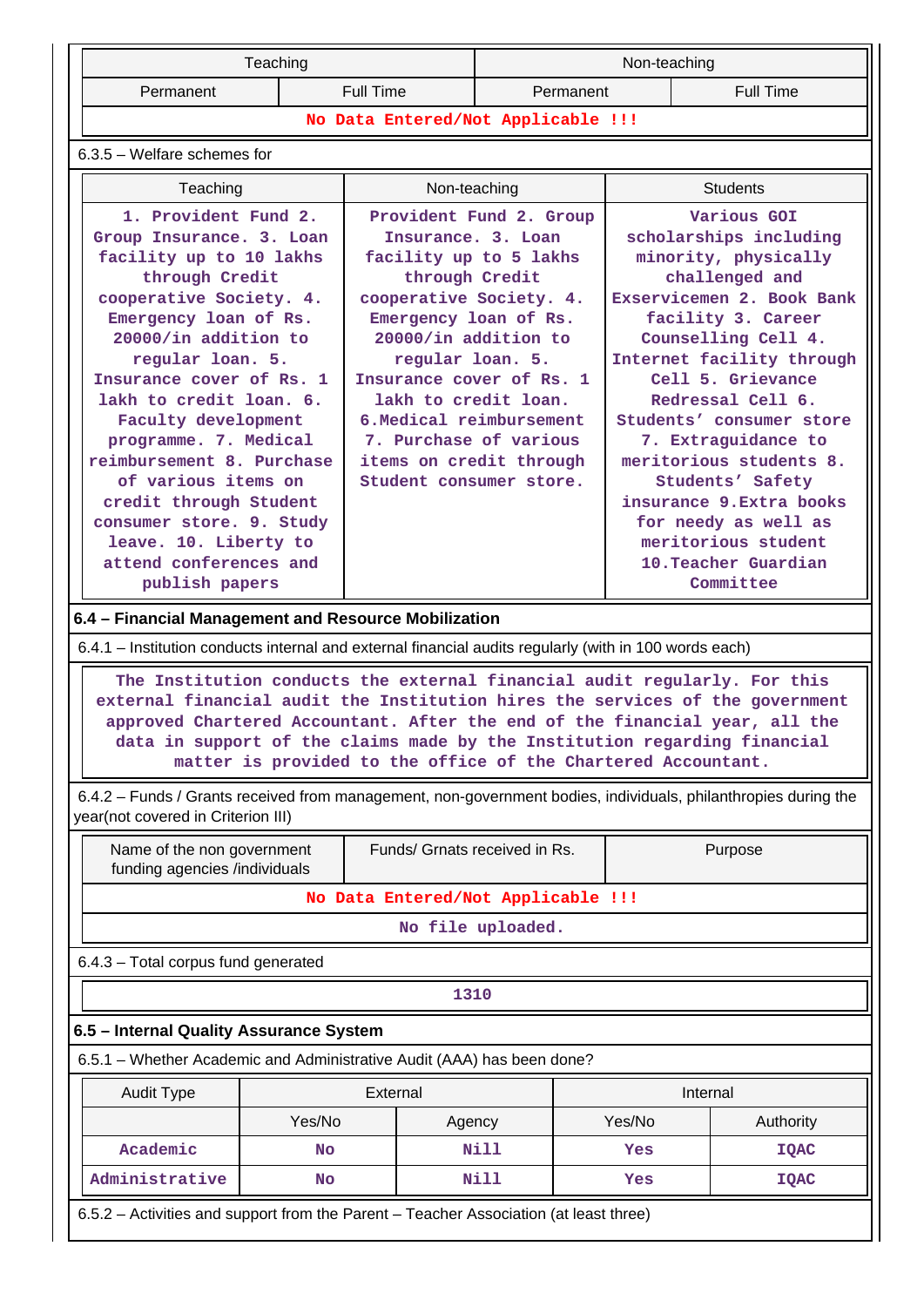**The Institution established the Parent Teacher Association and organized a Parent Meet to discuss the issues of their wards and sought feedback from parents on curriculum.**

6.5.3 – Development programmes for support staff (at least three)

**No Data Entered/Not Applicable !!!**

6.5.4 – Post Accreditation initiative(s) (mention at least three)

 **Initiation of Feedback of Curriculum 2. Departmental Audit, 3. Formation of Training and Placement Cell.**

6.5.5 – Internal Quality Assurance System Details

| a) Submission of Data for AISHE portal | Yes |
|----------------------------------------|-----|
| b) Participation in NIRF               | No  |
| c)ISO certification                    | No  |
| d)NBA or any other quality audit       | No  |

6.5.6 – Number of Quality Initiatives undertaken during the year

| Year | Name of quality<br>initiative by IQAC   conducting IQAC | Date of    | Duration From | Duration To | Number of<br>participants |
|------|---------------------------------------------------------|------------|---------------|-------------|---------------------------|
| 2019 | Evaluation<br>of Teacher<br>Students<br>bv              | 01/02/2019 | 01/02/2019    | 30/03/2019  | 55                        |

### [View File](https://assessmentonline.naac.gov.in/public/Postacc/Quality_Initiatives_B/17418_Quality_Initiatives_B_1640839244.xlsx)

## **CRITERION VII – INSTITUTIONAL VALUES AND BEST PRACTICES**

#### **7.1 – Institutional Values and Social Responsibilities**

 7.1.1 – Gender Equity (Number of gender equity promotion programmes organized by the institution during the year)

| Title of the<br>programme           | Period from | Period To  | Number of Participants |      |
|-------------------------------------|-------------|------------|------------------------|------|
|                                     |             |            | Female                 | Male |
| workshop on<br>women<br>empowerment | 21/08/2018  | 21/08/2018 | 40                     | 22   |
| workshop on<br>women<br>empowerment | 05/10/2018  | 05/10/2018 | 25                     | Nill |

7.1.2 – Environmental Consciousness and Sustainability/Alternate Energy initiatives such as:

Percentage of power requirement of the University met by the renewable energy sources

**No Data Entered/Not Applicable !!!**

7.1.3 – Differently abled (Divyangjan) friendliness

| Item facilities     | Yes/No | Number of beneficiaries |
|---------------------|--------|-------------------------|
| Physical facilities | Yes    | Nill                    |
| Provision for lift  | No     | Nill                    |
| Ramp/Rails          | Yes    | Nill                    |
| <b>Braille</b>      | No     | Nill                    |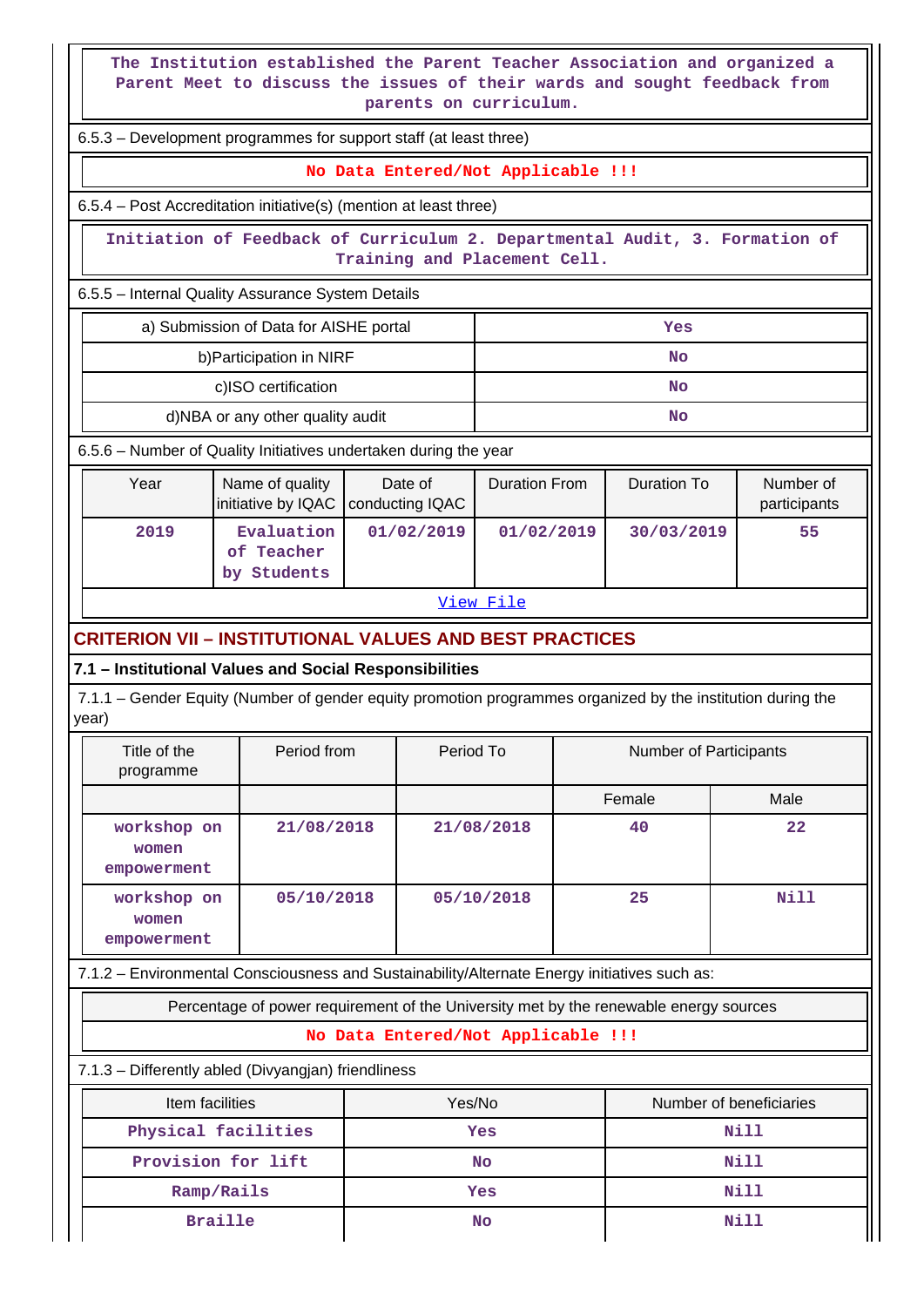|                                                                                                   |                                                                   | Software/facilities                                                                         |                                                                                                   |                                   |                                                                     |              |                                                                                 |                                                                        |                                                                                              |                                                     |
|---------------------------------------------------------------------------------------------------|-------------------------------------------------------------------|---------------------------------------------------------------------------------------------|---------------------------------------------------------------------------------------------------|-----------------------------------|---------------------------------------------------------------------|--------------|---------------------------------------------------------------------------------|------------------------------------------------------------------------|----------------------------------------------------------------------------------------------|-----------------------------------------------------|
|                                                                                                   | Rest Rooms                                                        |                                                                                             | Yes                                                                                               |                                   |                                                                     | Nill         |                                                                                 |                                                                        |                                                                                              |                                                     |
|                                                                                                   | Scribes for examination                                           |                                                                                             |                                                                                                   | Yes                               |                                                                     |              | <b>Nill</b>                                                                     |                                                                        |                                                                                              |                                                     |
|                                                                                                   | Special skill<br>development for<br>differently abled<br>students |                                                                                             |                                                                                                   | <b>No</b>                         |                                                                     |              | <b>Nill</b>                                                                     |                                                                        |                                                                                              |                                                     |
|                                                                                                   |                                                                   | Any other similar<br>facility                                                               |                                                                                                   | <b>No</b>                         |                                                                     |              | <b>Nill</b>                                                                     |                                                                        |                                                                                              |                                                     |
|                                                                                                   |                                                                   | 7.1.4 - Inclusion and Situatedness                                                          |                                                                                                   |                                   |                                                                     |              |                                                                                 |                                                                        |                                                                                              |                                                     |
|                                                                                                   | Year                                                              | Number of<br>initiatives to<br>address<br>locational<br>advantages<br>and disadva<br>ntages | Number of<br>initiatives<br>taken to<br>engage with<br>and<br>contribute to<br>local<br>community |                                   | Date                                                                | Duration     |                                                                                 | Name of<br>initiative                                                  | <b>Issues</b><br>addressed                                                                   | Number of<br>participating<br>students<br>and staff |
|                                                                                                   | 2018                                                              | <b>Nill</b>                                                                                 | $\mathbf{1}$                                                                                      |                                   | 15/08/2<br>018                                                      | $\mathbf{1}$ |                                                                                 | $ECO-$<br>fraidly<br>Cloth bag<br>making<br>Programme                  | Making<br>Cloth Bag                                                                          | 35                                                  |
|                                                                                                   | Nill                                                              | <b>Nill</b>                                                                                 | $\overline{2}$                                                                                    |                                   | 18/12/2<br>018                                                      | 8            |                                                                                 | Distrib<br>ution of<br>cloth to<br>below<br>poverty<br>level<br>people | Cloth D<br>istrubuti<br>on<br>Programme                                                      | 55                                                  |
|                                                                                                   | <b>Nill</b>                                                       | Nill                                                                                        | 1                                                                                                 |                                   | 25/07/2<br>018                                                      | 1            |                                                                                 | Votor<br><b>Awarness</b><br>Programme                                  | Rally O<br>rganizati<br>on Street<br>play                                                    | 60                                                  |
|                                                                                                   | <b>Nill</b>                                                       | Nill                                                                                        | $\mathbf{1}$                                                                                      |                                   | 27/07/2<br>018                                                      | $\mathbf{1}$ |                                                                                 | Tree Pl<br>antation<br>Programme                                       | Tree Pl<br>antation<br>At Wai<br>Khurd<br>with cola<br>boration<br>Revenue<br>Dept.<br>warud | 50                                                  |
|                                                                                                   |                                                                   |                                                                                             | View File                                                                                         |                                   |                                                                     |              |                                                                                 |                                                                        |                                                                                              |                                                     |
| 7.1.5 - Human Values and Professional Ethics Code of conduct (handbooks) for various stakeholders |                                                                   |                                                                                             |                                                                                                   |                                   |                                                                     |              |                                                                                 |                                                                        |                                                                                              |                                                     |
|                                                                                                   | <b>Title</b><br>Code of Conduct                                   |                                                                                             |                                                                                                   | Date of publication<br>27/11/2011 |                                                                     |              | Follow up(max 100 words)<br>Janata Shikashan Santha<br>Shendurjanaghat prepared |                                                                        |                                                                                              |                                                     |
|                                                                                                   |                                                                   |                                                                                             |                                                                                                   |                                   | and passed CODE OF<br>CONDUCT, UTIES AND<br>RESPONSIBILITIES OF THE |              |                                                                                 |                                                                        |                                                                                              |                                                     |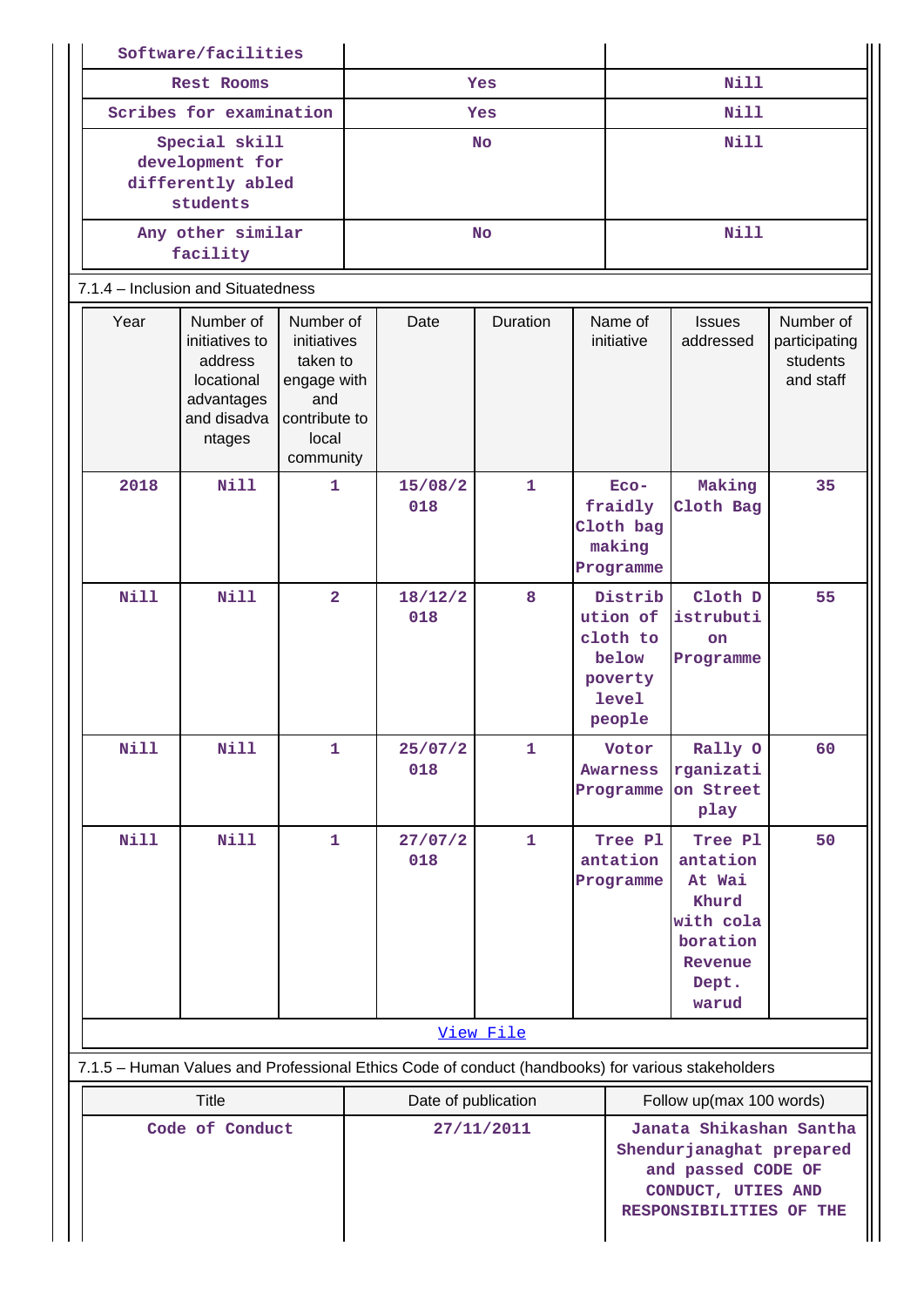| EMPLOYEES, 2002 under     |
|---------------------------|
| resolution 13 in its      |
| meeting held on           |
| 27/11/2011. It's          |
| mandatory to all the      |
| employees of Dr.          |
| Shyamaprasad Mukherjee    |
| Arts College,             |
| Shendurjanaghat to abide  |
| by and follow the code of |
| conduct approved by       |
| parent society. This code |
| of conduct brought to the |
| notice of all the         |
| employees and they are    |
| apprised about their      |
| duties and                |
| responsibilities as       |
| specified in the above    |
| mentioned document.       |
| Principal, and head of    |
| the departments ensure    |
| that the code of conduct  |
| be followed by all the    |
| employees.                |
|                           |

| 7.1.6 – Activities conducted for promotion of universal Values and Ethics |                      |             |                        |  |  |  |  |
|---------------------------------------------------------------------------|----------------------|-------------|------------------------|--|--|--|--|
| Activity                                                                  | <b>Duration From</b> | Duration To | Number of participants |  |  |  |  |
| Spiritual Power<br>Enhansment<br>Programme                                | 06/09/2018           | 06/09/2018  | 85                     |  |  |  |  |
| Rally organized<br>/Gandhi Jayanti                                        | 02/10/2018           | 02/10/2018  | 60                     |  |  |  |  |
| Superstition<br><b>Awareness Programme</b>                                | 12/01/2019           | 12/01/2019  | 100                    |  |  |  |  |
| Human Organ<br>Donation Awareness<br>Programme                            | 29/12/2018           | 29/12/2018  | 100                    |  |  |  |  |
| Veterinary<br>Diagnosis Programme                                         | 12/12/2018           | 12/12/2018  | 100                    |  |  |  |  |
| Cloth Donation<br>Programme                                               | 18/09/2018           | 18/09/2018  | 100                    |  |  |  |  |
| Dr. Shyamaprasad<br>Mukherjee Jayanti                                     | 06/07/2018           | 06/07/2018  | 140                    |  |  |  |  |
| Savitribai Fule<br>Jayanti                                                | 03/01/2019           | 03/01/2019  | 160                    |  |  |  |  |
| <b>Birth Anniversary</b><br>of Dr. Babasaheb<br>Ambedkar                  | 14/04/2019           | 14/04/2019  | 145                    |  |  |  |  |
| Dr. S.R.<br>Ranganathan Birth<br>Anniversary                              | 09/08/2018           | 09/08/2018  | 40                     |  |  |  |  |
| View File                                                                 |                      |             |                        |  |  |  |  |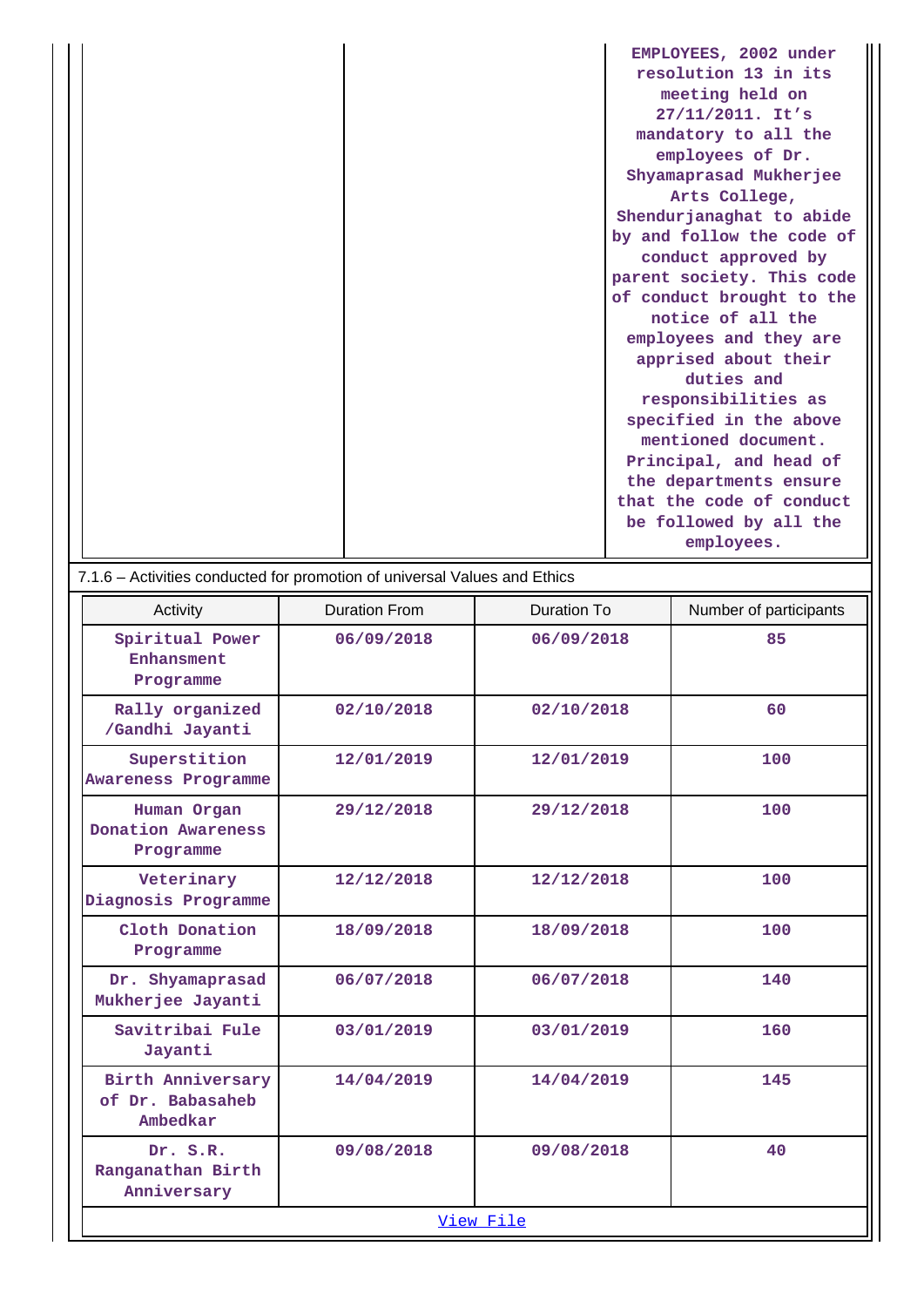7.1.7 – Initiatives taken by the institution to make the campus eco-friendly (at least five)

 **1. World Water Day organised by Geography Dept , Water Conservation Week 22/03/2019 2. Wildlife Resources Week organised by Geography Dept. 01/10/2018-07/10/2018 3. Home-economics department of the college introduce Paper and Cloth bag making programme 15/08/2018 4. Tree Plantation Programme 10/07/2018 5. Swachya Bharat Abhiyan Pandharawada 01/08/2018 to 15/08/2018**

#### **7.2 – Best Practices**

7.2.1 – Describe at least two institutional best practices

 **1.Eco-friendly programme Home-economics department of the college introduce bag making programme (papers and cloth) for female student to encourage them for self-employment and to inculcate the importance of Eco-Friendly atmosphere among them. Department conducted the training programme for girls' students under Learn and Earn scheme, almost 25 female students where participate in the program. They are specially trained to stitch clothes bags on the occasion of Independence Day. Student arrange stall to sale the bags in college campus and they sold about 100 and above bags and earn satisfactory amount. It is the great achievement of students. 2. Distribution of Uniform Books and Cycle to Needed Students Dr Shyamaprasad Mukherjee Arts College Shendurjana Ghat has started Tutor Word System last year in the college to remove the problems enhance the educational qualities of students. Tutor Word System specially encourage those students who come from tribal area and economically background classes. On 18th September 2018 organized programme under tutor what system where uniforms, notebooks and textbooks of Syllabi are distributed to poor and needy students of the college in view to encourage them for higher education. Hon'ble Principal Dr. R. N. Fulari handed over bicycle to Deepali Athanere (B.A. I) who comes from tribal area where no means of tribal transportation is available. On this occasion Hon'ble President Jagdishbhau Kale, Hon'ble Secretary Mohan Ganorkar and all Board of Director Janata Education Society were present and admired this activity of college.**

 Upload details of two best practices successfully implemented by the institution as per NAAC format in your institution website, provide the link

<http://smcollegesheghat.in/best%20practices%202018-19.pdf>

#### **7.3 – Institutional Distinctiveness**

 7.3.1 – Provide the details of the performance of the institution in one area distinctive to its vision, priority and thrust in not more than 500 words

 **Dr. Shyamaprasad Mukherjee Arts College, Shendurjanaghat has completed 23 years of its existence by promoting excellence in the field of education. This Institution has earned its reputation for being a premier Institution in the State which is well known for academics, sports and other extra- curricular activities. The College was awarded B Grade in September, 2005 and B Grade with CGPA score of 2.14 in November , 2017. College has a set of high values and standards for the improvement of community living. The rural area where a higher education institution of this magnitude can contribute greatly towards local development and promotion of the rural public. The college has at all times shown willingness to adopt new dealings for the enrichment of values among faculty members and students in order to make them better residents. The College encourages its faculty and students to participate in seminars and conferences and promote a holistic teaching-learning environment. They are further facilitated by our infrastructural facilities including four fully functional computer labs, well-stocked computerized library and an auditorium equipped with multi-media facility. In order to improve IT infrastructure and teaching methodology. The purpose of value education is the development of the personality of the student.**